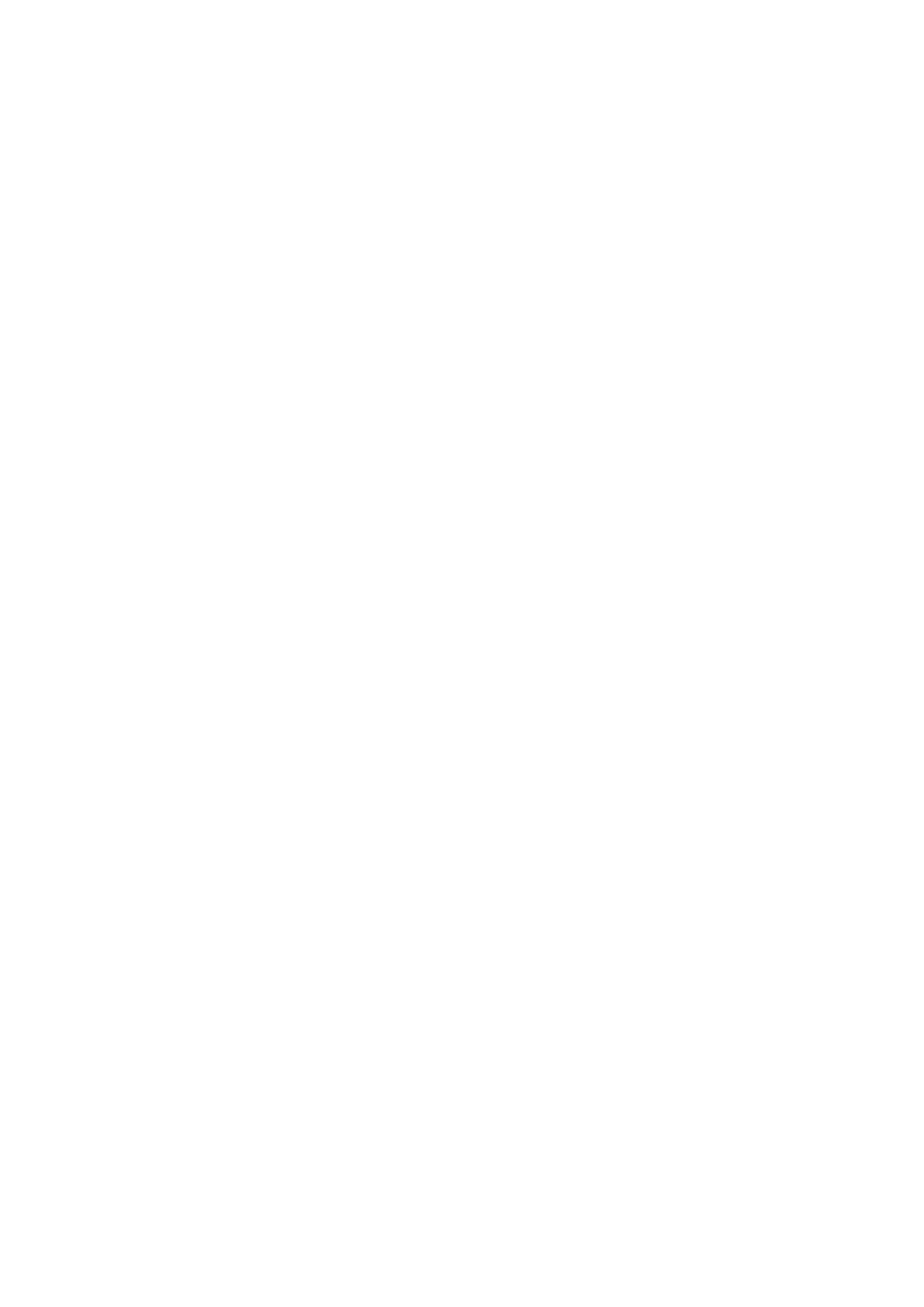# **Contents**

| <b>MENU Network.</b> |  |
|----------------------|--|
|                      |  |
|                      |  |
|                      |  |
|                      |  |
|                      |  |
|                      |  |
|                      |  |
|                      |  |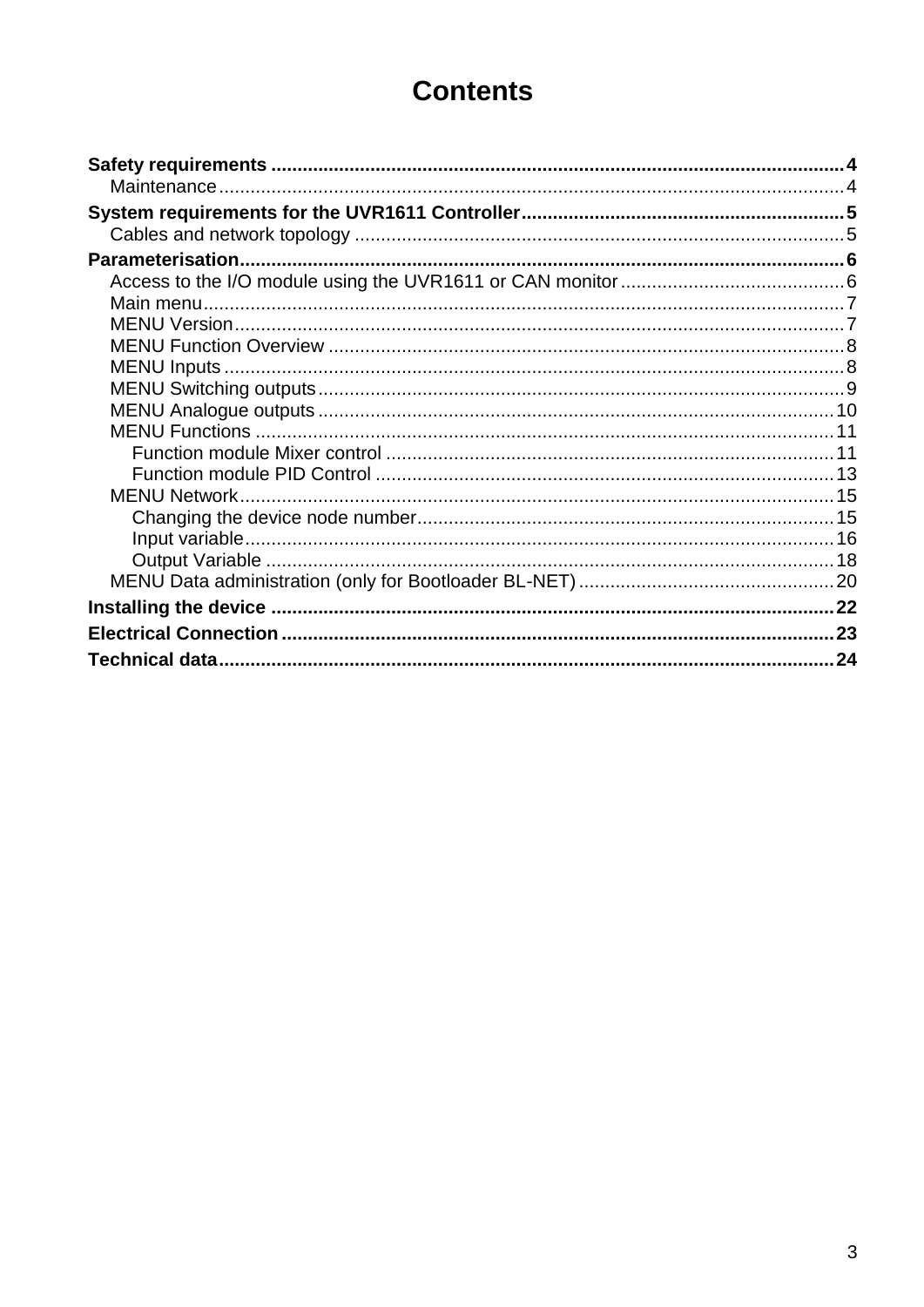# <span id="page-3-0"></span>Safety requirements



**All installation and wiring work on the CAN-I/O module must only be carried out in a zero-volts state.**

**The opening, connection and commissioning of the device may only be carried out by competent personnel. In so doing, all local security requirements must be adhered to.**

The device corresponds to the latest state of the art and fulfils all necessary safety conditions. It may only be used or deployed in accordance with the technical data and the safety requirements and regulations listed below. When using the device, the legal and safety regulations apposite to the particular use are also to be observed.

Safe operation is not possible if the device

….has visible signs of damage,

….is not functioning,

….has been stored for a long period under unfavourable storage conditions.

If this is the case, deactivate the device and secure against unintentional use.

## <span id="page-3-1"></span>**Maintenance**

If treated and used correctly, the device will not require maintenance. To clean use only a cloth dampened with a gentle alcohol (e.g. ethyl alcohol). Harsh solvents such as chlorethenes or trichloroethylene are not admissible.

As the components relevant to accuracy are not subjected to loads if used properly, longterm deviation is very low. Therefore the device cannot be adjusted. Hence, no calibration is possible.

During repair, the constructive characteristics of the device must not be changed. Spare parts must correspond to the original parts and be used as intended.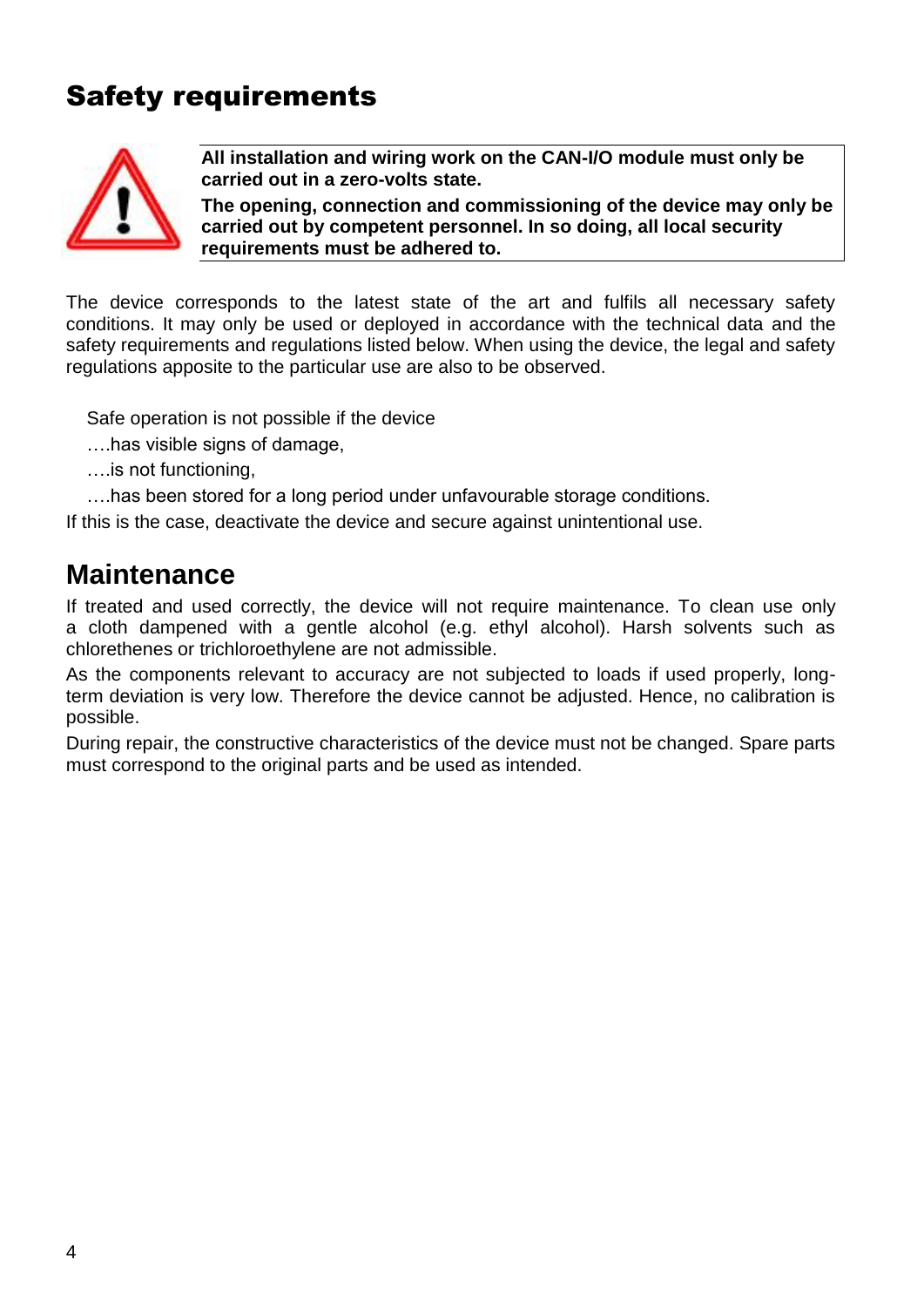# <span id="page-4-0"></span>System requirements for the UVR1611 Controller

**At least version A2.21 must be loaded on controller UVR1611 for the use of the CAN I/O-module.**

#### **Supply capacity**

No more than two devices (CAN monitor, CAN-I/O module etc.) can be supplied with each controller (UVR1611). With 3 or more devices in the CAN network, a 12V-mains adapter is required.

## <span id="page-4-1"></span>**Cables and network topology**

The basics of bus cabling are likewise described in detail in the UVR16\*\* manual. Hence only bus terminations are considered here.

Each CAN network must be provided with an 120 Ohm bus termination at the first and last network member (terminate using a jumper). Hence each CAN network always has two terminating resistances (each at the end). Spur lines or star-shaped CAN topologies are not permitted by the official specification!

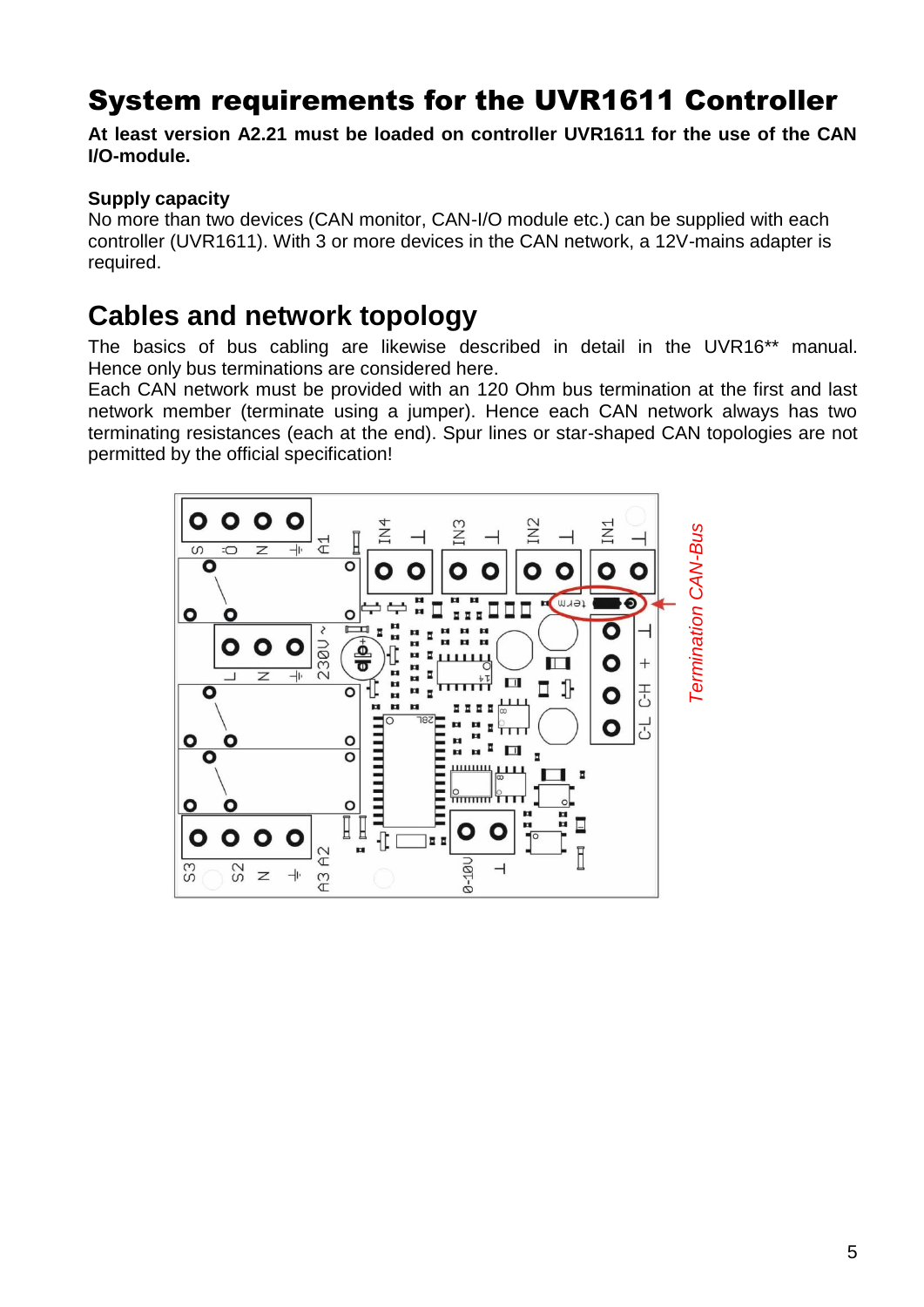# <span id="page-5-0"></span>Parameterisation

Parameterisation of the CAN I/O module takes place either via the UVR1611 controller, the CAN monitor, the C.M.I. or the software *F-Editor*. After incorporation of the CAN I/O module in the CAN bus network it appears with its node number (factory allocated: 32) in the Network menu as an "active node".

## <span id="page-5-1"></span>**Access to the I/O module using the UVR1611 or CAN monitor**



- **Vend.ID:** Manufacturer identification number (CB for Technische Alternative GmbH)
- **Pr.Code:** product code of the selected node (here for a I/O-module)
- **Rev.Nr.:** Revision number
- **Des.:** Node product description

These data are fixed values specified by Technische Alternative GmbH and cannot be changed.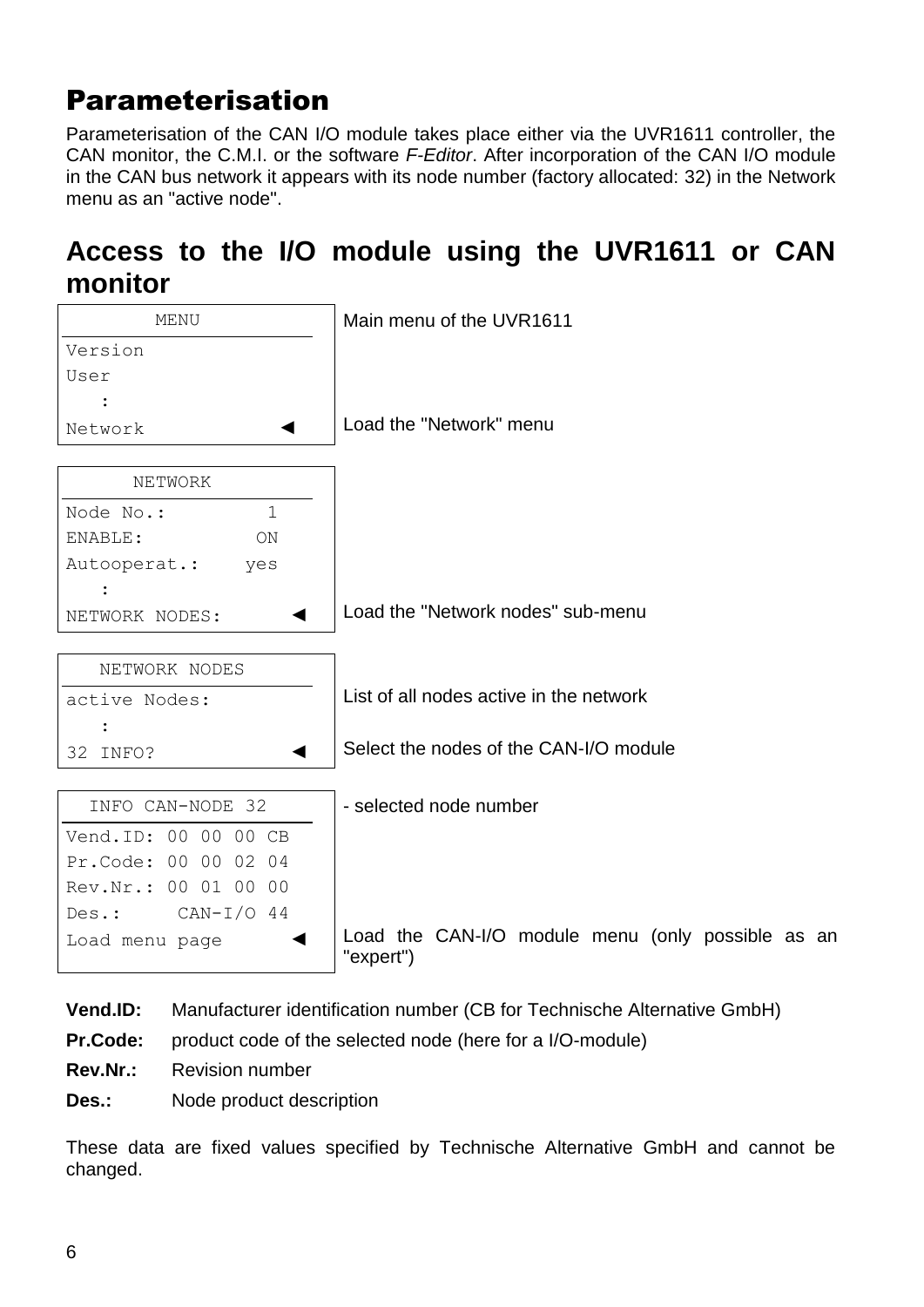**Load menu page** - access the CAN-I/O module menu level. The UVR1611 now serves as a display for the CAN-I/O module; an expert level user can change all device specific parameters and settings!

**WARNING:** Two devices cannot have the same node number (address) in a network! Consequently, if several CAN-I/O modules, which have the same node number (32), are linked together in a network, the devices must be connected sequentially. After the first I/O module has been connected to the CAN bus, it must be allocated a node number which does not equal 32 (see "Network" menu). Only then can the next module be connected to the network.

## <span id="page-6-0"></span>**Main menu**

| MENU                |                                                       |
|---------------------|-------------------------------------------------------|
| Version             | Information about device software                     |
| Function overview   | Status display for the inputs and outputs             |
| Inputs              | Input parameterisation                                |
| Switching outputs   | Switch output parameterisation                        |
| Analogue outputs    | Parameterisation of the analogue outputs (0-10V or    |
| Functions           | PWM)                                                  |
| Network             | Function parameterisation                             |
| Data administration | <b>CAN network settings</b>                           |
|                     | Data transfer using Bootloader (Version $\geq 2.00$ ) |

# <span id="page-6-1"></span>**MENU Version**

| $CAN-I/O$ 44          |                                             |
|-----------------------|---------------------------------------------|
| Operat. sys: A2. XXEN | Device software version number and language |
| Boot sector: B2.xx    | Version number of the boot range            |

**Operating system:** Device software version number and language. The latest software (higher version number) is available for download at [http://www.ta.co.at.](http://www.ta.co.at/) It can be transferred with the C.M.I. into the CAN I/O module.

**Boot Sector:** Version number of the boot range. So that the device processor can program itself with the operating system, it requires a basic program in a protected memory area - the boot sector.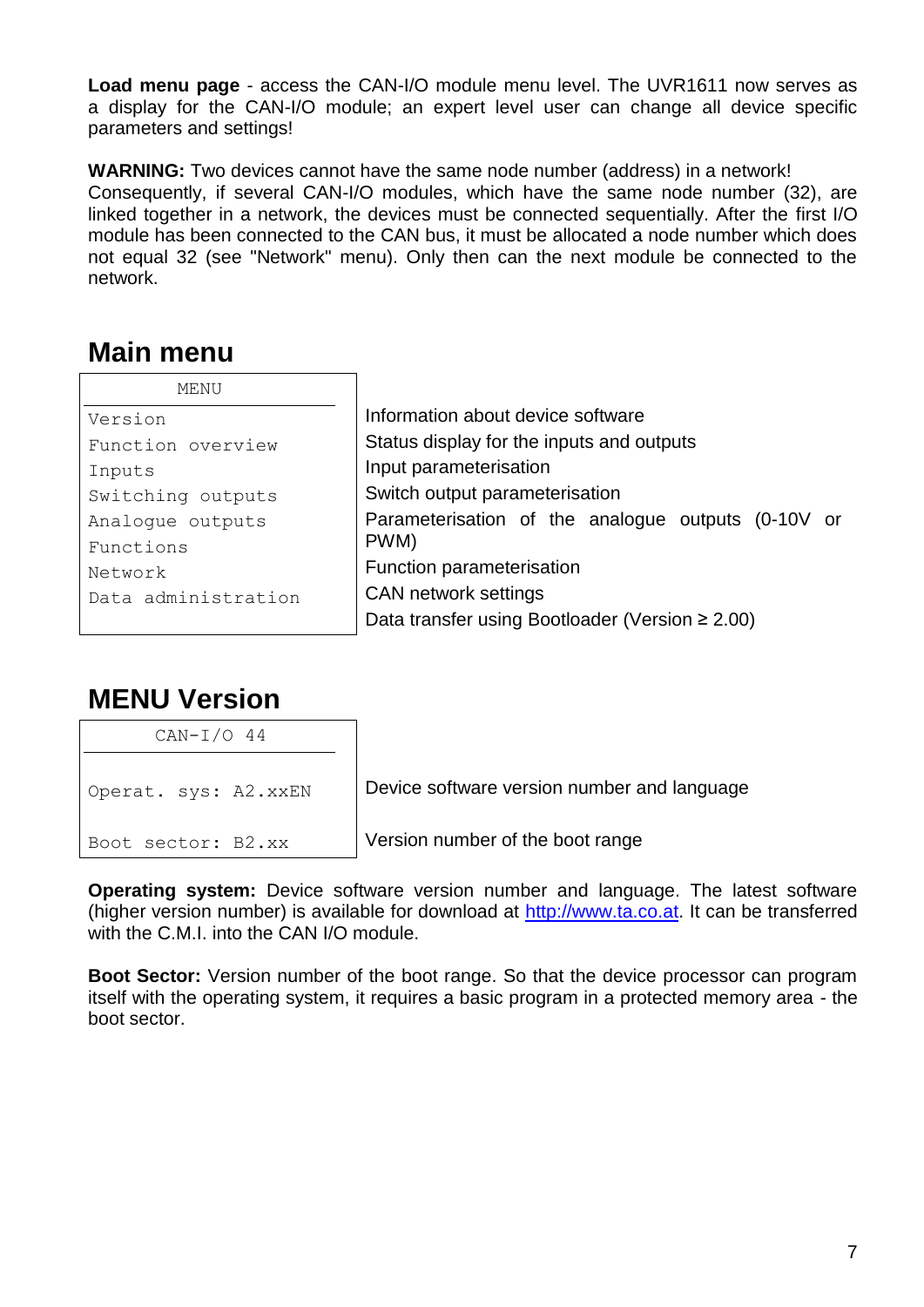# <span id="page-7-0"></span>**MENU Function Overview**

This menu shows the current status of the CAN-I/O module inputs and outputs. This is a pure display page which has no adjustment options.

# <span id="page-7-1"></span>**MENU Inputs**

This menu is used for parameterisation of the CAN-I/O module inputs.

|    | INPUTS            |      |
|----|-------------------|------|
| 1: | 52,7 $^{\circ}$ C | PAR? |
| 2: | 23,4 $^{\circ}$ C | PAR? |
|    | 3: unused         | PAR? |
|    | ON                | PAR? |

Input 2 is only available for CAN-I/O 44.

### *Input properties*

| <b>Type</b> / Measured variable /<br>Process variable                                                                                                        | Input 1 | Input 2<br>(only CAN-I/O 44) | Input 3 | Input 4 |
|--------------------------------------------------------------------------------------------------------------------------------------------------------------|---------|------------------------------|---------|---------|
| <b>Digital</b>                                                                                                                                               | X       | X                            | X       | X       |
| Analogue<br>Meas. var.: temperature (KTY,<br>Pt1000, RASPT, RAS,<br>thermocouple THEL)                                                                       | X       | X                            | X       |         |
| Analogue<br>Meas. var.: solar radiation<br>(GBS), humidity (RFS), rain<br>(RES)                                                                              | X       | X                            | X       |         |
| Analogue<br>Meas. var.: voltage 0-10V<br>Proc. var.: dimensionless,<br>temperature, solar radiation,<br>voltage, current, resistance,<br>flow rate, pressure | X       | X                            |         |         |
| <b>Impulse</b><br>Meas. var.: flow rate (VSG),<br>wind speed, impulse                                                                                        |         |                              | X       | X       |

The technology of the inputs corresponds to that of the UVR16\*\*, hence reference is made to the UVR16\*\* manual (*Input parameterisation*) and a more detailed description is not given here.

**WARNING:** For CAN-I/O modules of type CAN-I/O 35, input 2 is not available. Rather, this device has a second analogue output (0-10V/PWM).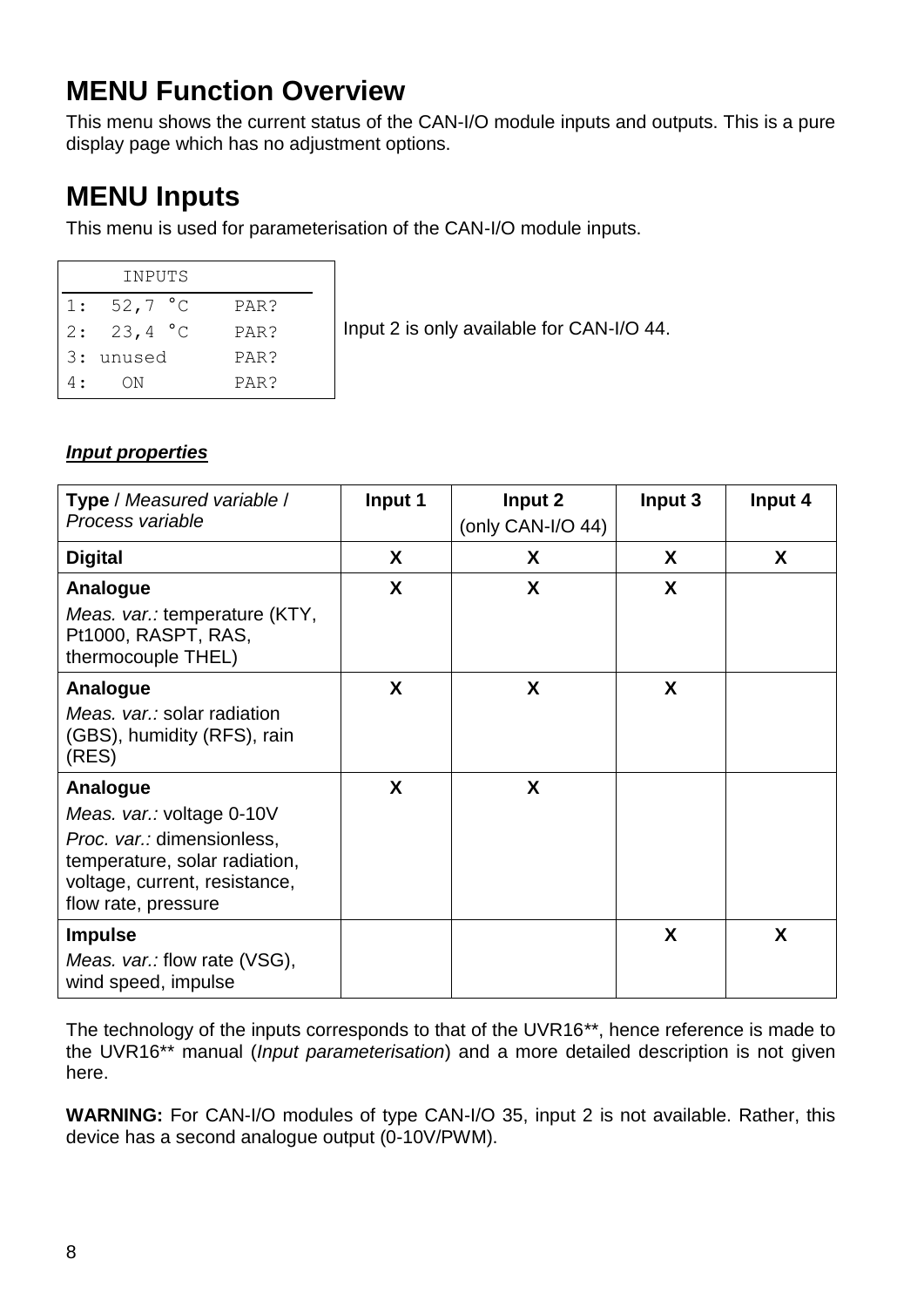# <span id="page-8-0"></span>**MENU Switching outputs**

This menu is used for parameterisation of the CAN-I/O module switch (relay) outputs.

| SWITCHING OUTPUTS |         |                    |  |
|-------------------|---------|--------------------|--|
|                   |         | 1: Source: NETWORK |  |
|                   |         | DIG. NW INP. 1     |  |
|                   | Status: | OFF                |  |
|                   |         | 2: Source: MIXER   |  |
|                   |         | 3: Source: MIXER   |  |

**Source:** Here there is a possibility of selecting between MAN., NETWORK and MIXER (only outputs 2 and 3).

> If NETWORK is selected as a source, the network input variable associated with the output is displayed.

> If MIXER is selected, the outputs are directly controlled from the CAN-I/O module integrated function "Mixer control".

**Status:** If the MAN. source is selected, the output status (ON / OFF) can be selected by the user.

> If NETWORK is selected, the current status of the output is displayed, which is indicated by the linked network input variable.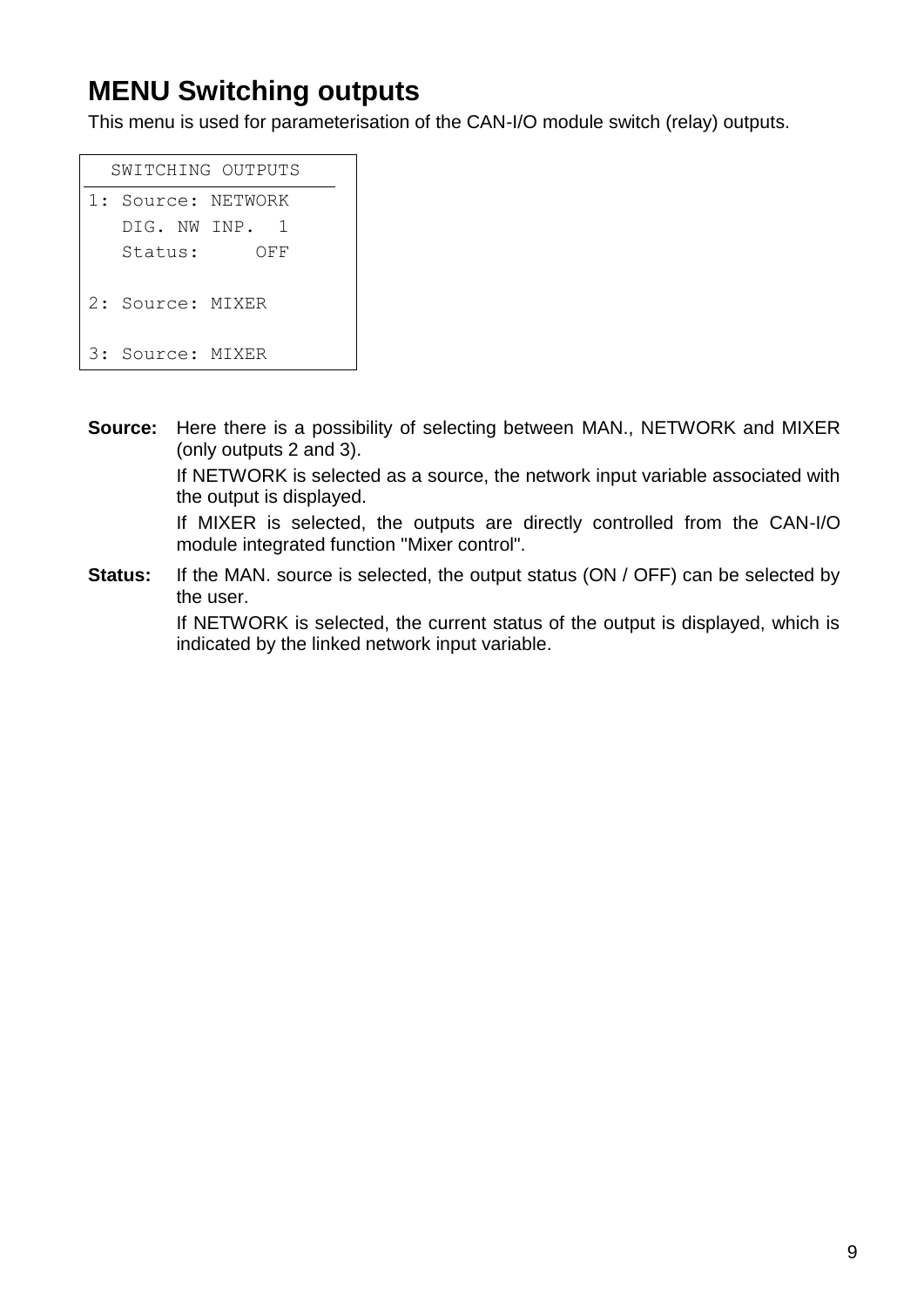# <span id="page-9-0"></span>**MENU Analogue outputs**

The analogue output provides a voltage between 0 and 10V for performance control of modern burners (burner modulation) or for pump speed control. The scaling offers the possibility to adapt the arithmetic value to the control range of the downstream controller. The output of the arithmetic value takes place optionally either as a voltage (0 to 10 V) or PWM (pulse width modulation) with a voltage level of around 12 V. In the latter case the duty cycle is changed at a constant cycle duration (2 ms/500Hz, scaling: 0 – 100%).

| ANALOGUE OUTPUTS     |       |                                                    |
|----------------------|-------|----------------------------------------------------|
| 1: Source: NETWORK   |       |                                                    |
| Mode: $0-10V$        |       |                                                    |
| ANLG.NW INP. 1       |       |                                                    |
| SCALING:             |       |                                                    |
| Value:               | 4.72V |                                                    |
| 2: Source: PID CTRL1 |       | Analogue output 2 is only available for CAN-I/O 35 |
| Mode: $0-10V$        |       |                                                    |
| SCALING:             |       |                                                    |
| Value:               | 7.40V |                                                    |

**Source:** There is a choice between MAN., PID CTRL and NETWORK. If NETWORK is selected as a source, the network input variable associated with the output is displayed. If PID CTRL is selected, the output is directly controlled from the

corresponding function "PID control", which is directly integrated in the CAN-I/O module.

- **Mode:** Selection between 0-10V or PWM (pulse width modulation 0-100%)
- **Scaling:** Adjustment of the input value to the output value Example 0-10V:

```
 SCALING 1
    0 \blacktriangleleft: 0,00 V
1000 : 10,00 V
```
**Value:** With MAN. source selected, manual specification of the output voltage in the range 0.00 V to 10.00 V is possible.

> If NETWORK or PID CTRL is selected, the current voltage of the output is displayed, which is indicated by the linked network input variable for function "PID-Control" and the scaling specified.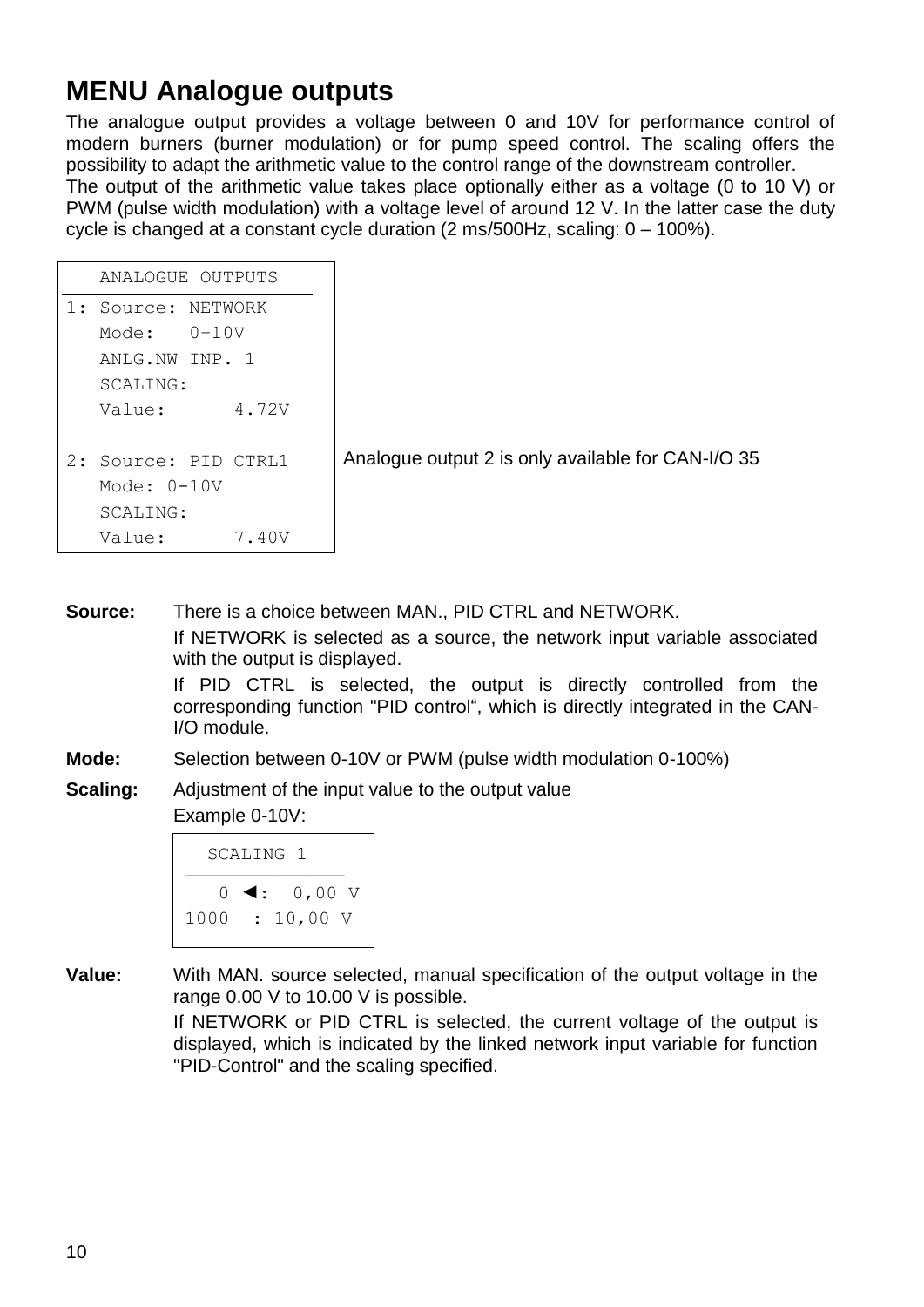# <span id="page-10-0"></span>**MENU Functions**

This menu contains all function modules directly integrated in the CAN-I/O module and permits their parameterisation.

#### FUNCTIONS

```
MIXER CONTROL
PID CONTROL 1
```
PID CONTROL 2 **PID controller 2 is only available for CAN-I/O 35** 

## <span id="page-10-1"></span>**Function module Mixer control**

| MIXER CONTROL                                                                       |                                                                                                 |
|-------------------------------------------------------------------------------------|-------------------------------------------------------------------------------------------------|
| INPUT VARIABLE:                                                                     |                                                                                                 |
| OUTPUT VARIABLE:                                                                    |                                                                                                 |
| std<br>MODE:<br>Runtime: 2.5 Min                                                    | The mixer closes as the temperature increases<br>Mixer overall running time (must be specified) |
| CONTROL TEMP.:<br>$51.1 \text{ °C}$<br>TCtrl ACT:<br>$50.0 \degree C$<br>Totrl SET: | Current control temperature<br>Specified control nominal temperature                            |
| Differen.:<br>0.0 K                                                                 | Additional offset from the nominal value                                                        |
| if $ENABLE = off$<br>close<br>MIXER:                                                | Selection: open, close, unchanged                                                               |

The mode of operation of the mixer control is identical to that of the UVR16\*\*, hence reference is made to the UVR16\*\* manual (*Function module mixer control*) and a more detailed description is not given here. In contrast to the UVR16\*\* with the CAN-I/O module, the linking of the functions with the outputs is fixed:

Mixer open: Output 2 Mixer closed: Output 3

**WARNING:** In the outputs menu, both outputs must be chosen for the MIXER mode!

**WARNING: The control temperature (flow temperature Tctrl ACT) must be measured directly at an input of the CAN-I/O module!** Transfer of the measurement via the CAN bus as a network input variable would not result in steady behaviour and therefore is not supported by the function.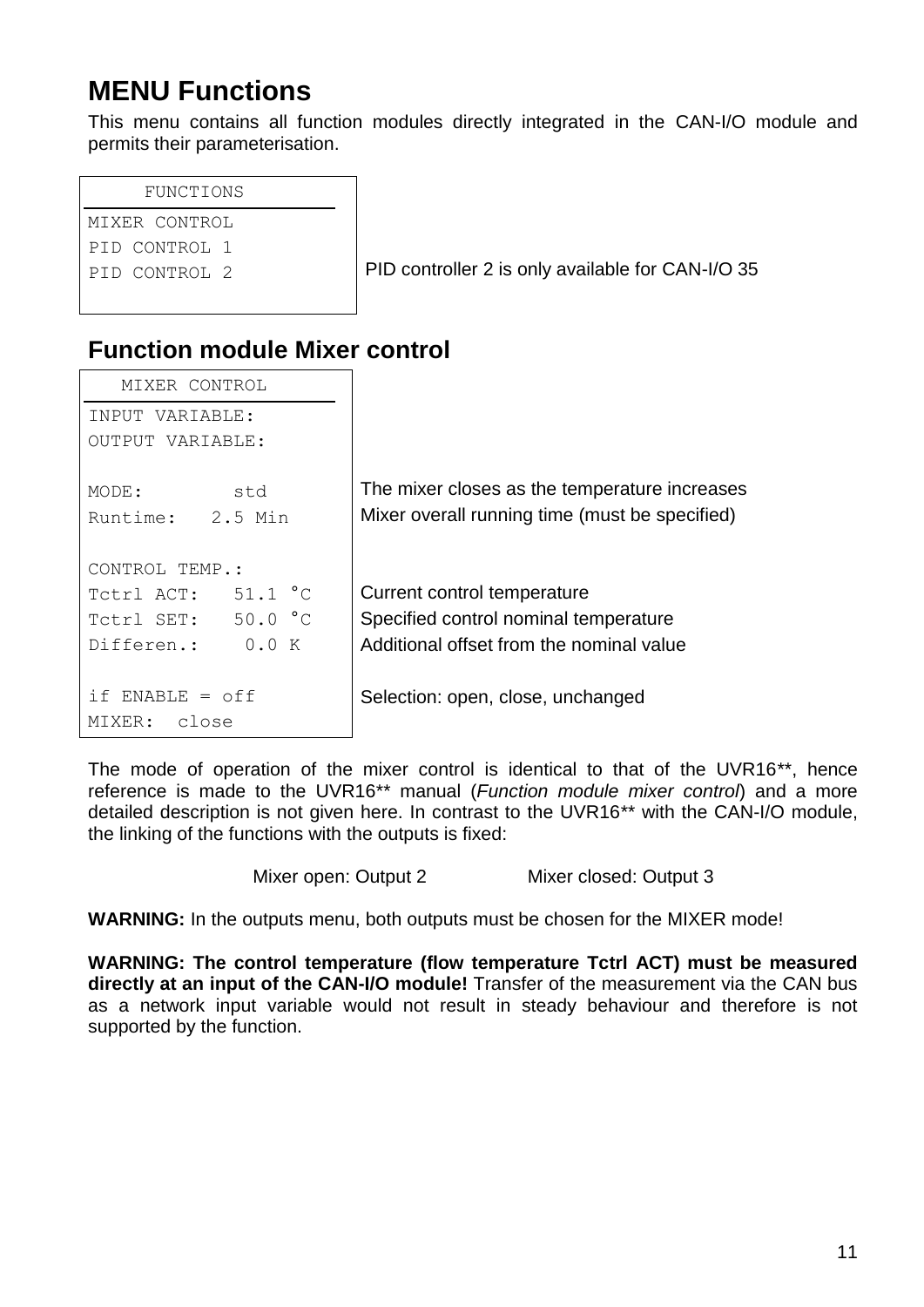**Example of use:** "Heating circuit control using the CAN-I/O module"

In the presented example, pump and mixer of a heating circuit are controlled using the CAN-I/O module. Consequently, the function module "Heating Circuit Control" in the UVR1611 controller transfers the switching signal (ON/OFF) to the CAN-I/O module using the network variable for the pump and the calculated flow nominal temperature.

The output for the heating circuit pump is switched at the CAN-I/O module directly from the corresponding network input variable. The mixer is controlled by means of the "Mixer control" function integrated in the CAN I/O module to attain the flow nominal temperature specified by the UVR1611. Transfer of the flow temperature measured by the CAN-I/O module to the UVR1611 serves solely for display of the instantaneous flow temperature in the function module "Heating Circuit Control" and therefore is not absolutely necessary.



This graphic for the CAN-I/O module is only a schematic diagram. TAPPS2 can only be used to create configurations for the UVR16\*\*. The configurations of CAN monitor and CAN I/O module can be made directly on the device itself or using the software *F-Editor*.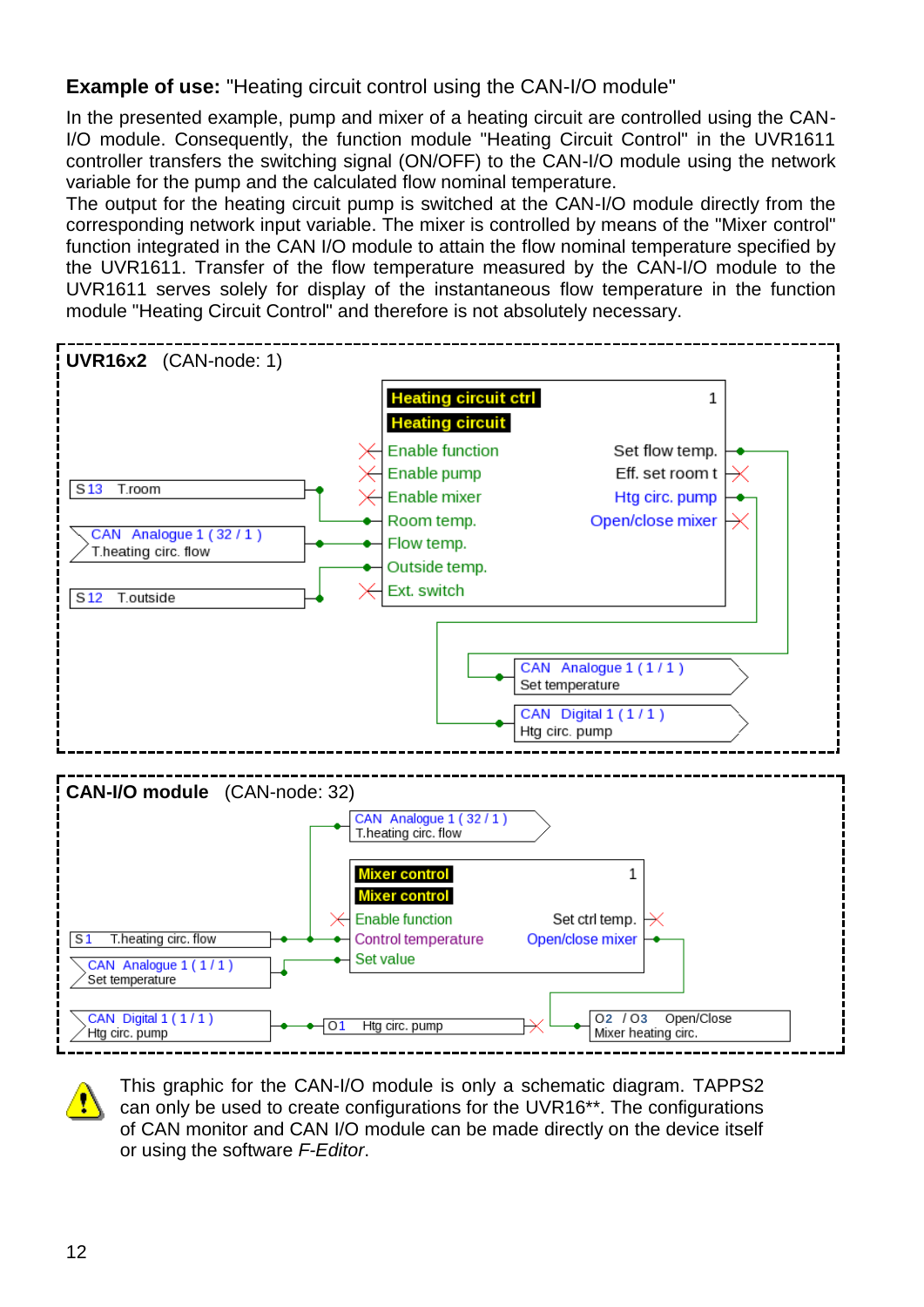## <span id="page-12-0"></span>**Function module PID Control**

The mode of operation of the PID control is identical to that of the UVR16\*\*, hence reference is made to the UVR16\*\* manual and a more detailed description is not given here.

As CAN-I/O modules of type CAN-I/O 35 have a second analogue output (0-10V) rather than the input 2, two function modules of type "PID controller" are also available to these devices.

**WARNING:** The control temperature sensors (input variable) must be directly connected to the CAN-I/O module! Transfer of this measurement via the CAN bus as a network input variable would not result in steady behaviour and therefore is not supported by the function.

WARNING: in the menu "analogue outputs", the function PID CTRL1 or PID CTRL 2 must be selected as the "Source" for the corresponding output.

 $\overline{\phantom{a}}$ 

| To be parameterised as with the UVR16 <sup>**</sup> (subdivided<br>into further sub-menus) |
|--------------------------------------------------------------------------------------------|
| Display of the current correcting variable                                                 |
| Sub-menu for absolute value control                                                        |
| Sub-menu for differential control                                                          |
| Sub-menu for event control                                                                 |
| Specification of the control range                                                         |
|                                                                                            |
|                                                                                            |
|                                                                                            |
|                                                                                            |

#### Menu **input variable**:

| INPUT VARIABLE                                |                                                 |
|-----------------------------------------------|-------------------------------------------------|
| ENABLE CONTROL:<br>Source: User<br>Status: ON | Selection: user, input 1-4, network digital 1-4 |
| ABSOLUTE VAL. CTRL:                           | Sub-menu for absolute value control             |
| DIFFERENTIAL CTRL:                            | Sub-menu for differential control               |
| EVENT CONTROL:                                | Sub-menu for event control                      |

Sub-menu **input variable** absolute value control:

| ABSOLUTE VAL. CTRL                               |                                                  |
|--------------------------------------------------|--------------------------------------------------|
| TEMPERATURE                                      |                                                  |
| ABSOLUTE VAL. CTRL:<br>Source: Input 1           | Selection: input 1-4                             |
| SET VALUE<br>ABSOLUTE VAL. CTRL:<br>Source: User | Selection: user, input 1-3, network analogue 1-4 |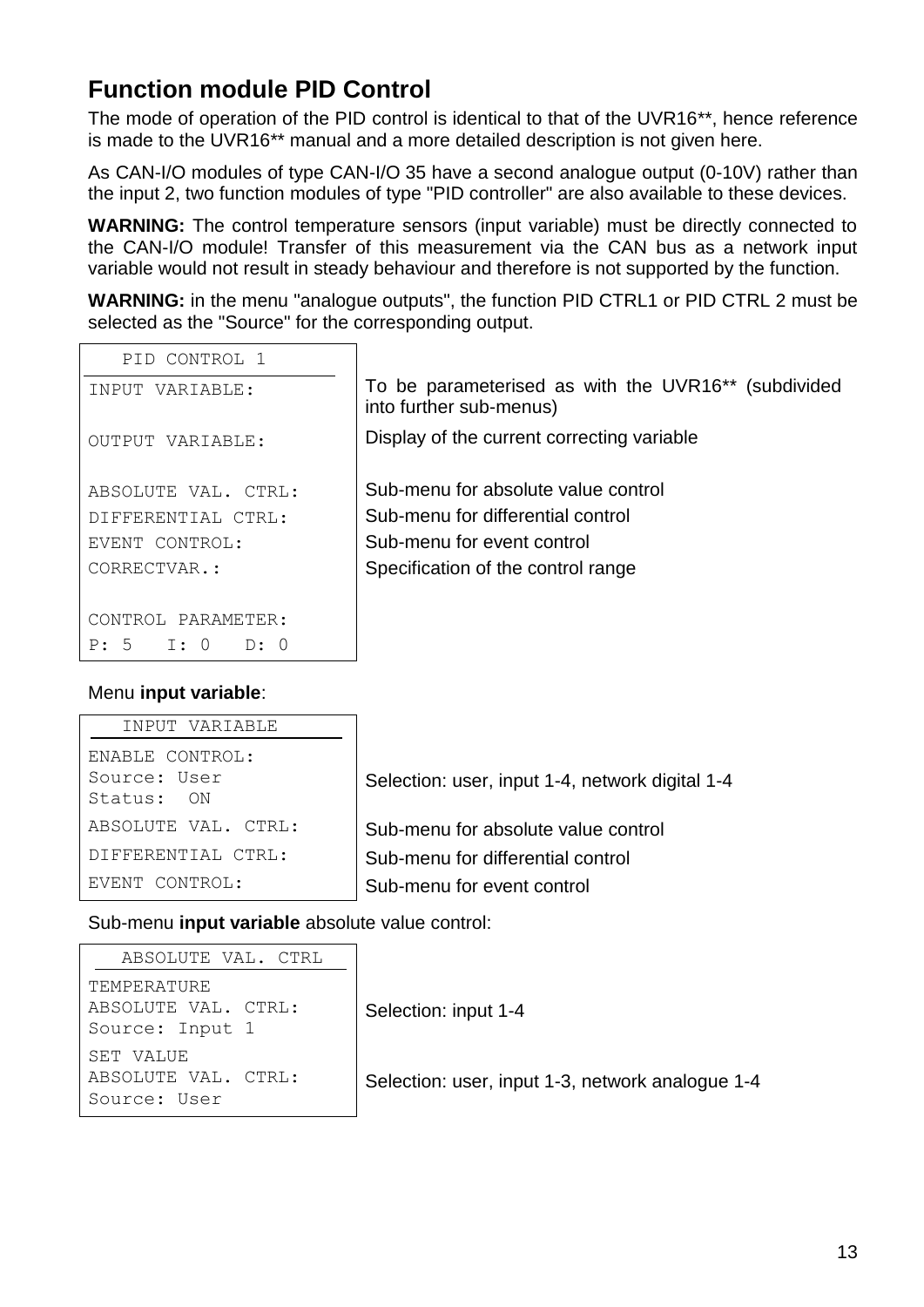### Sub-menu **input variable** differential control:

| DIFFERENTIAL CTRL                                          |                      |
|------------------------------------------------------------|----------------------|
| TEMPERATURE (+)<br>DIFFERENTIAL CTRL:<br>Source: Input 1   | Selection: input 1-4 |
| $TEMPERATURE$ (-)<br>DIFFERENTIAL CTRL:<br>Source: Input 1 | Selection: input 1-4 |

#### Sub-menu **input variable** event control:

| EVENT CONTROL                                          |                                                  |
|--------------------------------------------------------|--------------------------------------------------|
| ACTIVATION TEMP.<br>EVENT CONTROL:<br>Source: Input 1  | Selection: input 1-4                             |
| ACTIVATION THRESHOLD<br>EVENT CONTROL:<br>Source: User | Selection: user, input 1-3, network analogue 1-4 |
| CONTROL TEMP.<br>EVENT CONTROL<br>Source: Input 1      | Selection: input 1-4                             |
| SET VALUE<br>EVENT CONTROL<br>Source: User             | Selection: user, input 1-3, network analogue 1-4 |

#### Sub-menu for absolute value control:

|           | ABSOLUTE VAL. CTRL |
|-----------|--------------------|
| MODE:     | std                |
| Tabs.ACT: | $50.3 \degree C$   |
| Tabs.SET: | 50 $^{\circ}$ C    |

Speed increases as temperature increases

### Sub-menu for differential control:

| DIFFERENTIAL CTRL     |      |
|-----------------------|------|
| MODE:                 | std  |
| Tdiff+.ACT: 50.3 °C   |      |
| Tdiff-.ACT: $42.7 °C$ |      |
| SET DIFF:             | 8.OK |

Speed increases with increasing difference

#### Sub-menu for event control:

| EVENT CONTROL |                        |  |
|---------------|------------------------|--|
| MODE:         | off                    |  |
|               | $COND.:$ $ACT > THRES$ |  |
| TactivACT:    | 48.1 °C                |  |
| TactivTHR:    | 50 °C                  |  |
| Tctrl ACT:    | 50.3 °C                |  |
| TCtrl SET:    | 40 $^{\circ}$ C        |  |

Event control deactivated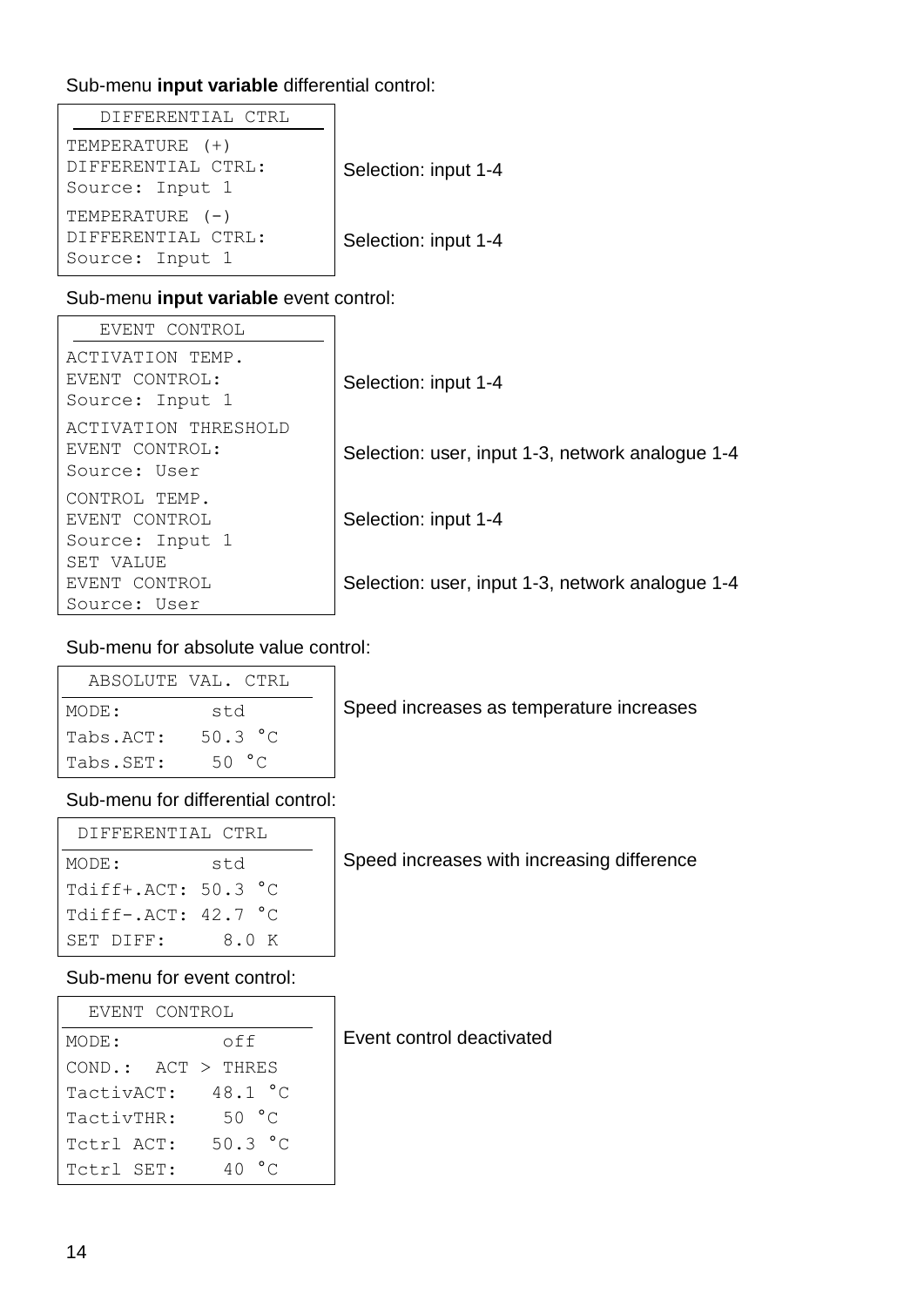Specification of the control range:

| CORRECTVAR. |     |  |
|-------------|-----|--|
| maximum:    | 100 |  |
| minimum:    |     |  |
| current:    | 42  |  |

Maximum permitted output value Minimum permitted output value The value 42 is currently being output

# <span id="page-14-0"></span>**MENU Network**

| NETWORK          |    |                                                      |
|------------------|----|------------------------------------------------------|
| Node no.:        | 32 | The device has network address 32 (factory setting). |
| Node status      |    |                                                      |
|                  |    |                                                      |
| INPUT VARIABLE:  |    |                                                      |
| OUTPUT VARIABLE: |    |                                                      |
|                  |    |                                                      |

- **Node No.:** Each network device must be allocated a different address (node number 1- -62)!
- **Node status:** Shows an overview of the current states of the inputs and outputs of the CAN-I/O module, comparable with the function overview of the UVR1611. However this page is fixed and cannot be configured by the user.

## <span id="page-14-1"></span>**Changing the device node number**

If the node number is selected in the network menu, the following sub-menu appears for changing the device address:

| CHANGE NODE NO. |                    |     |
|-----------------|--------------------|-----|
| Current no.:    | 32                 | The |
| New no.:        | $32 \triangleleft$ | The |
|                 |                    |     |
| <b>REALLY</b>   |                    |     |
| CHANGE ?        |                    | Ado |

device has network address 32 (factory setting). new node number is selected here.

pt new node number

As the UVR16\*\* controller or CAN monitor (client) has a fixed connection to the I/O module (server) via the set node number, changing the node number leads to this communication connection being cancelled. I.e. after the change command, the client displays the "Node number is changed". Then the client jumps back to the start page. The new node number can then be used to make a new connection to the I/O module.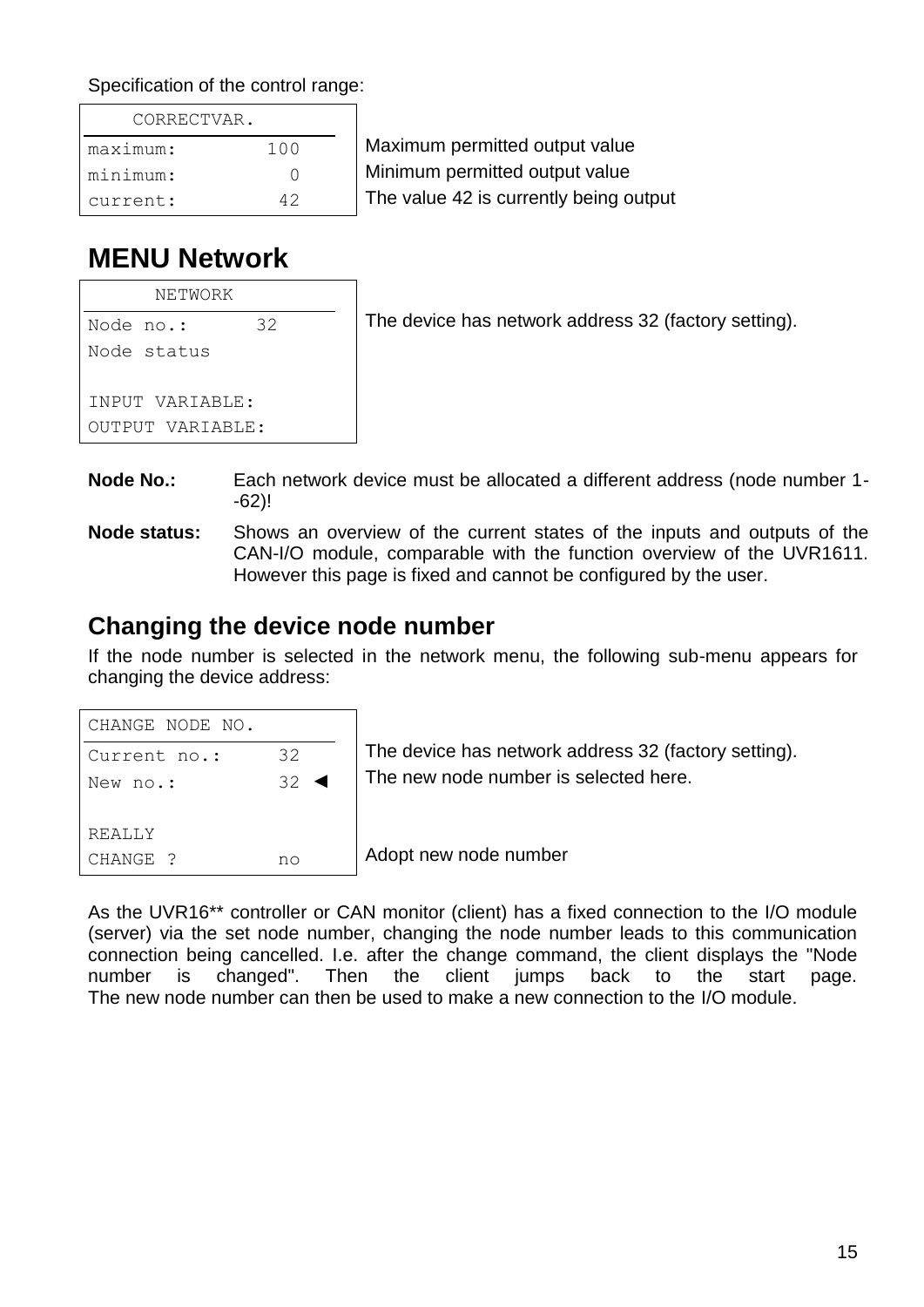## <span id="page-15-0"></span>**Input variable**

|           | INPUT VARIABLE |     |  |
|-----------|----------------|-----|--|
| DIGITAL:  | $1 \t2 \t3$    |     |  |
| ANALG.:   | 1.             | 2 3 |  |
| Timeouts: |                |     |  |

**As the CAN-I/O module has only 3 switch outputs and one or two analogue outputs, the links (mapping) between network input variables and the outputs of the CAN-I/O module are fixed.**

Only the transmission node and the corresponding output variables, via which the value is transferred, are necessary. Moreover, the timeouts can be set in this menu.

#### Network input links

(Schematic representation, parameterisation is not possible within TAPPS2)

## **Digital**:

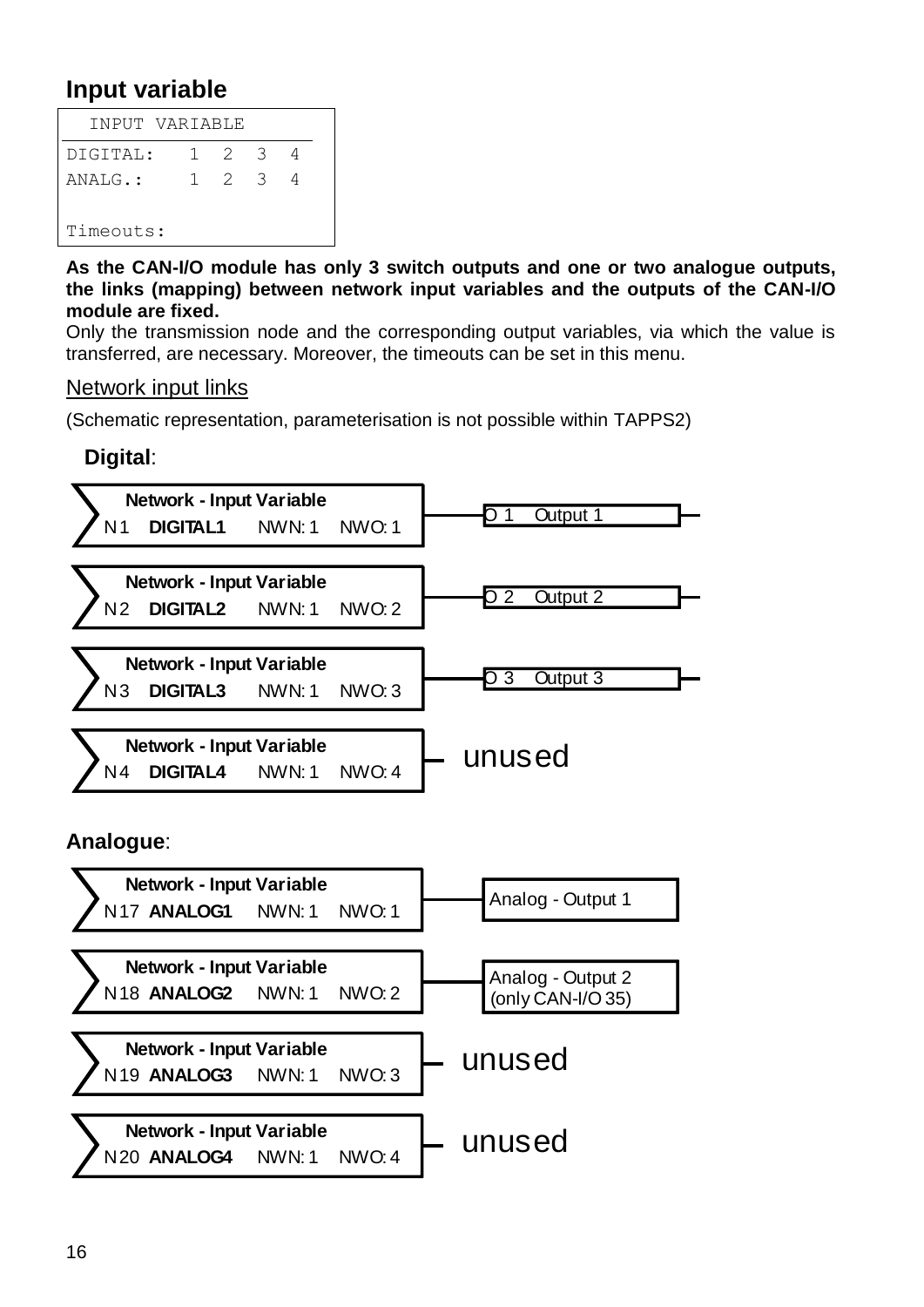#### **Digital example**:

| DIGITAL NETW. INPUT 1 |              |                                                                                                         |
|-----------------------|--------------|---------------------------------------------------------------------------------------------------------|
| NW.node:              |              | Node number of the transmission node                                                                    |
| dig.NW.outp.:         | $\mathbf{1}$ | Numbers of the output variables of the transmission node                                                |
| Status:               | OFF          | <b>Current status</b>                                                                                   |
| status<br>NW          | ΟK           | Network status (display "Timeout" if the signal has not been<br>received for longer than the set time.) |

Parameterisation of the analogue network inputs takes place in the same way, rather than the "status", the value is displayed without the comma.

All network inputs designated as "unused" in the above graphic, are available for any links (e.g. for the release of a function or transfer of a nominal values). If outputs are not used by their allocated network input variables rather by a function integrated in the CAN-I/O module, the corresponding network variable can be used for other links.

**Timeout:** If the value of a network input variable is not received for longer than the set time, a timeout is generated and the corresponding **output is switched off!**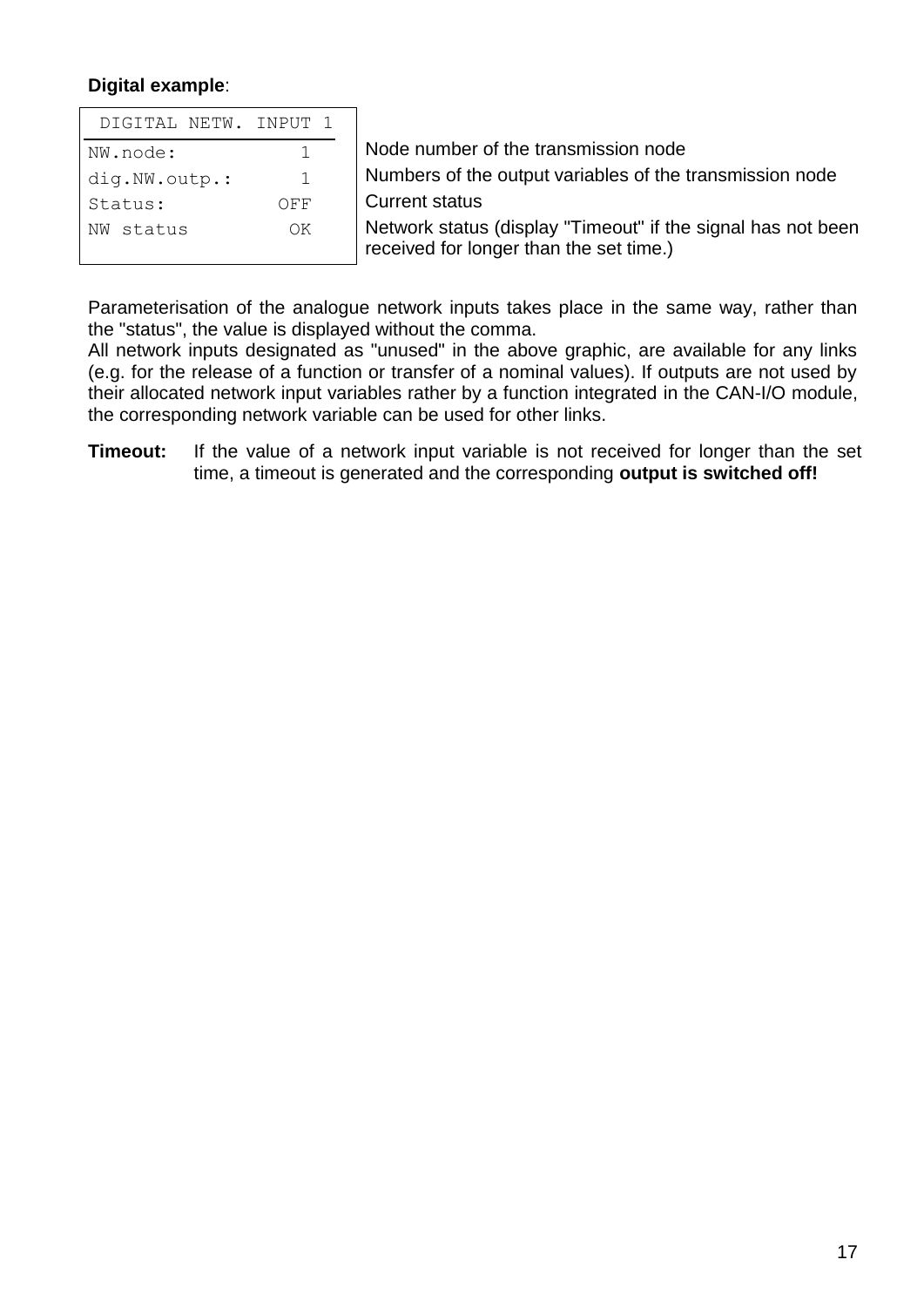## <span id="page-17-0"></span>**Output Variable**

| OUTPUT VARIABLE     |              |    |     |   |  |
|---------------------|--------------|----|-----|---|--|
| DIGITAL:            | $\mathbb{1}$ | 2. | 3   | 4 |  |
|                     | 5.           |    | 6 7 | 8 |  |
| ANALG.:             | 1.           | 2. | - 3 | 4 |  |
|                     | 5            |    | 6 7 | 8 |  |
|                     |              |    |     |   |  |
| Transmission cond.: |              |    |     |   |  |

**As the CAN-I/O module has only a maximum of four inputs, the links between network input variables and the inputs of the CAN-I/O module are fixed.**

Consequently only the transmission conditions can be set in this menu.

### Network output links

(Schematic representation, parameterisation is not possible within TAPPS2)

### **Digital:**

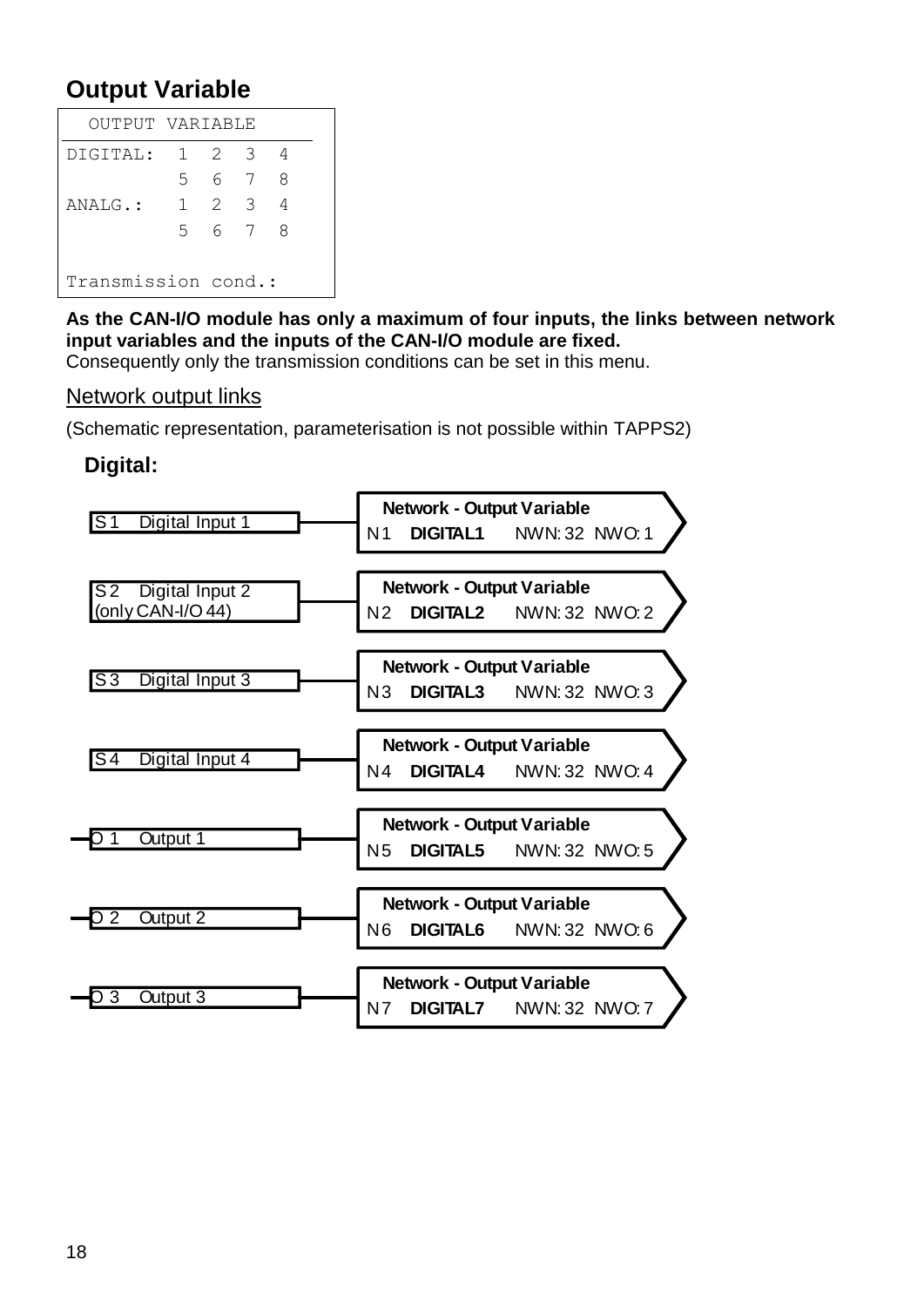## **Analogue:**



Whether an input is linked with a digital or analogue network output variable depends on how the input itself is parameterised (type "digital" or "analogue").

The status or value of the outputs is likewise linked with network output variables and is therefore available to other devices in the network.

**Warning:** The input variable "Pulse" (Flow, Wind Speed, Pulse) is output as an analogue value.

#### **Transmission conditions:**

| with change yes/no:    | Transmission of a message if status is changed.                                                                                                                            |
|------------------------|----------------------------------------------------------------------------------------------------------------------------------------------------------------------------|
| with change $>$ 30:    | If the last analogue value transmitted has been changed by more<br>than 3.0 K, the date are transmitted again $(= 30$ because numbers<br>are transmitted without a comma). |
| Block. time: 10 sec.:  | If the value is changed within 10 seconds of the last transmission<br>by more than 30, the value is not transmitted anew for another 10<br>seconds.                        |
| Interval time: 5 min.: | The value is transmitted every five minutes even if it has not<br>changed by more than 30 (3.0K) since the last transmission.                                              |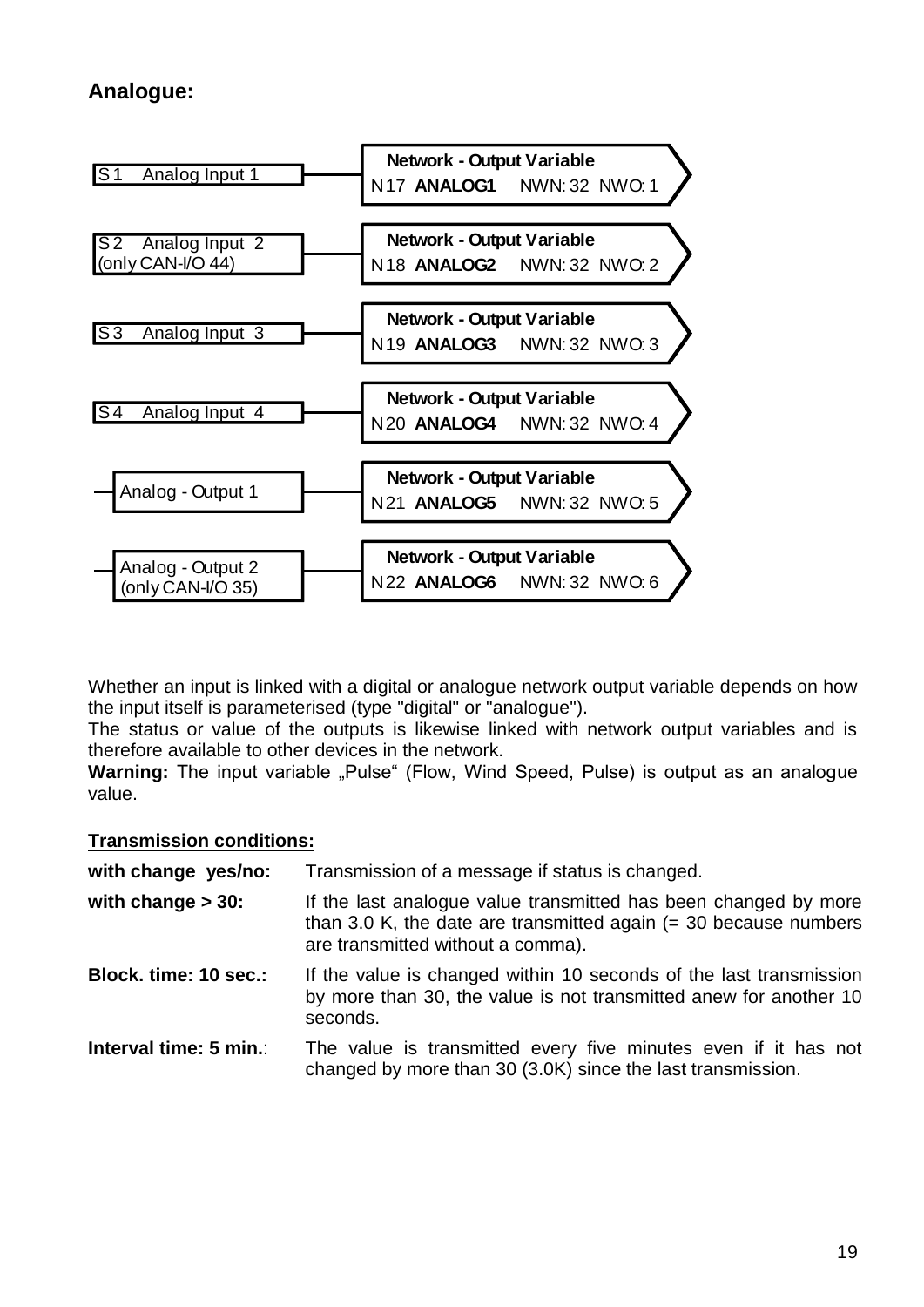# <span id="page-19-0"></span>**MENU Data administration (only for Bootloader BL-NET)**

**Note: When using the C.M.I. interface, data management is performed using drag and drop in the C.M.I. menu.**



## **Sub-menu Data <=> Bootloader**

| DATA <=> BOOTLOADER              |                         |
|----------------------------------|-------------------------|
| Upload data:                     |                         |
| $I/O$ mod. $\Rightarrow$ BOOTLD. | Function data upload    |
| Download data:                   |                         |
| BOOTLD. $\Rightarrow$ I/O mod.   | Function data download  |
|                                  |                         |
| OPER.SYSTEM<=BOOTLD.:            |                         |
| Download oper.System:            |                         |
| BOOTLD. $\Rightarrow$ I/O mod.   | Operating system update |

After the CAN-I/O module has been prepared for the desired data transfer and the security prompt confirmed, the module is ready for communication (the cursor flashes on the right edge of the display). To carry out the data transfer, the START button must now be pressed on the Bootloader.

**WARNING:** During the data transfer the UVR1611, CAN monitor and the BL-NET cannot access the CAN-I/O module.

As the CAN-I/O module does not have its own display, the data transfer cannot be monitored. Whether the data transfer was successful or not can only be checked by next opening the menu Data Administration in the CAN-I/O module and checking the status of the last data transfer.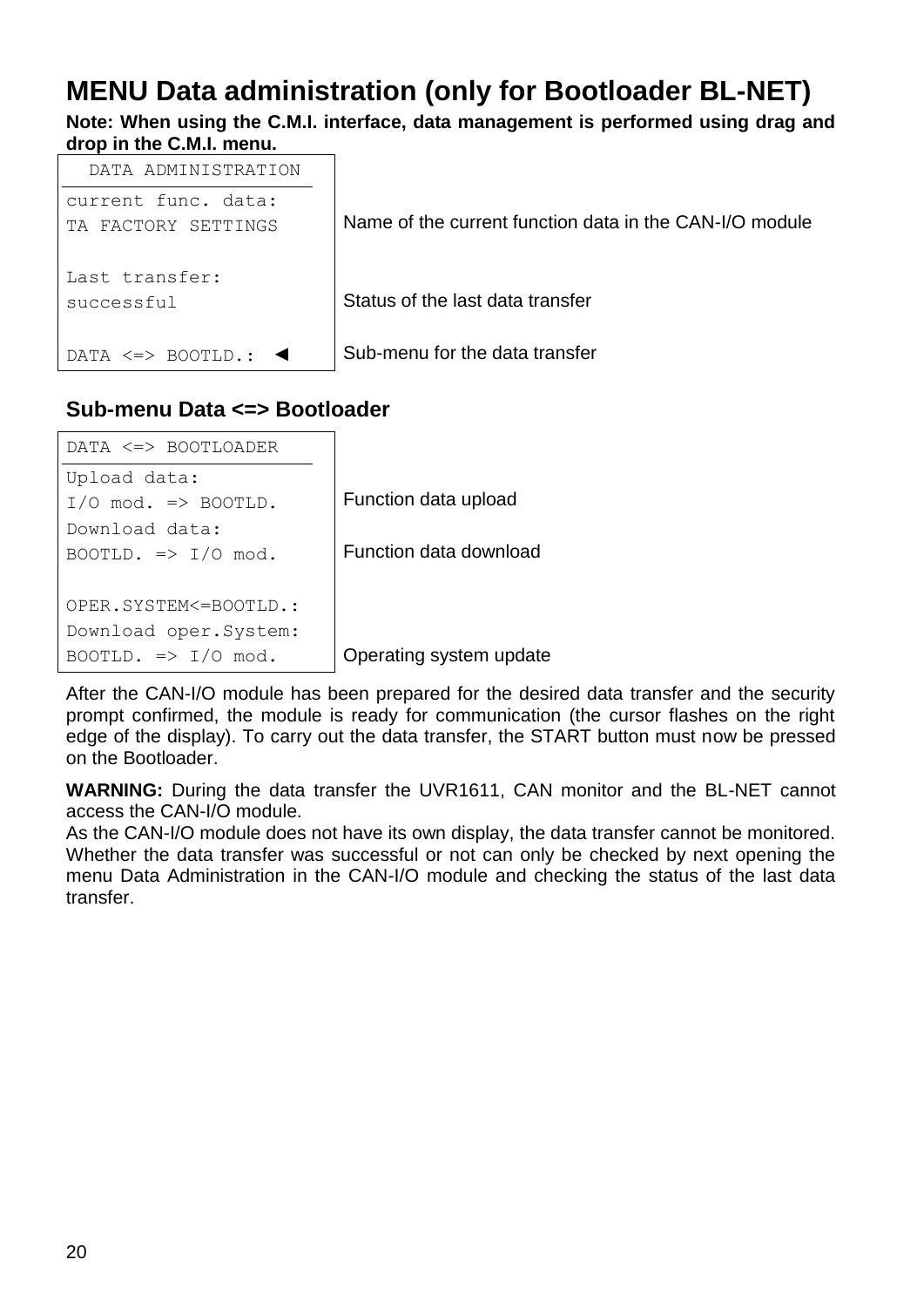## **Function data upload**

The function data can be transferred via the CAN bus into the Bootloader to act as a data backup.

```
I/O mod. \leq BOOTLD.
DATA SOURCE:I/O mod.
DATA TARGET: Bootld.
Storage point: 1
REALLY START DATA
UPLOAD? no
                            Storage location for the function data in the Bootloader
                            Selecting yes changes the I/O module to transfer mode
```
If the CAN-I/O module is ready for data transfer, this is carried out by pressing the START button on the Bootloader.

## **Function data download**

During a download, the function data stored in the Bootloader are transferred to the CAN-I/O module and in so doing the current configuration is overwritten.

| BOOTLD. $\leq$ > I/O mod. |                                                          |
|---------------------------|----------------------------------------------------------|
| DATA SOURCE: Bootld.      | Storage location for the function data in the Bootloader |
| Storage point: 1          |                                                          |
| DATA TARGET: I/O mod.     |                                                          |
| REALLY START DATA         | Selecting yes changes the I/O module to transfer mode    |
| DOWNLOAD?<br>no           |                                                          |

If the CAN-I/O module is ready for data transfer, this is carried out by pressing the START button on the Bootloader.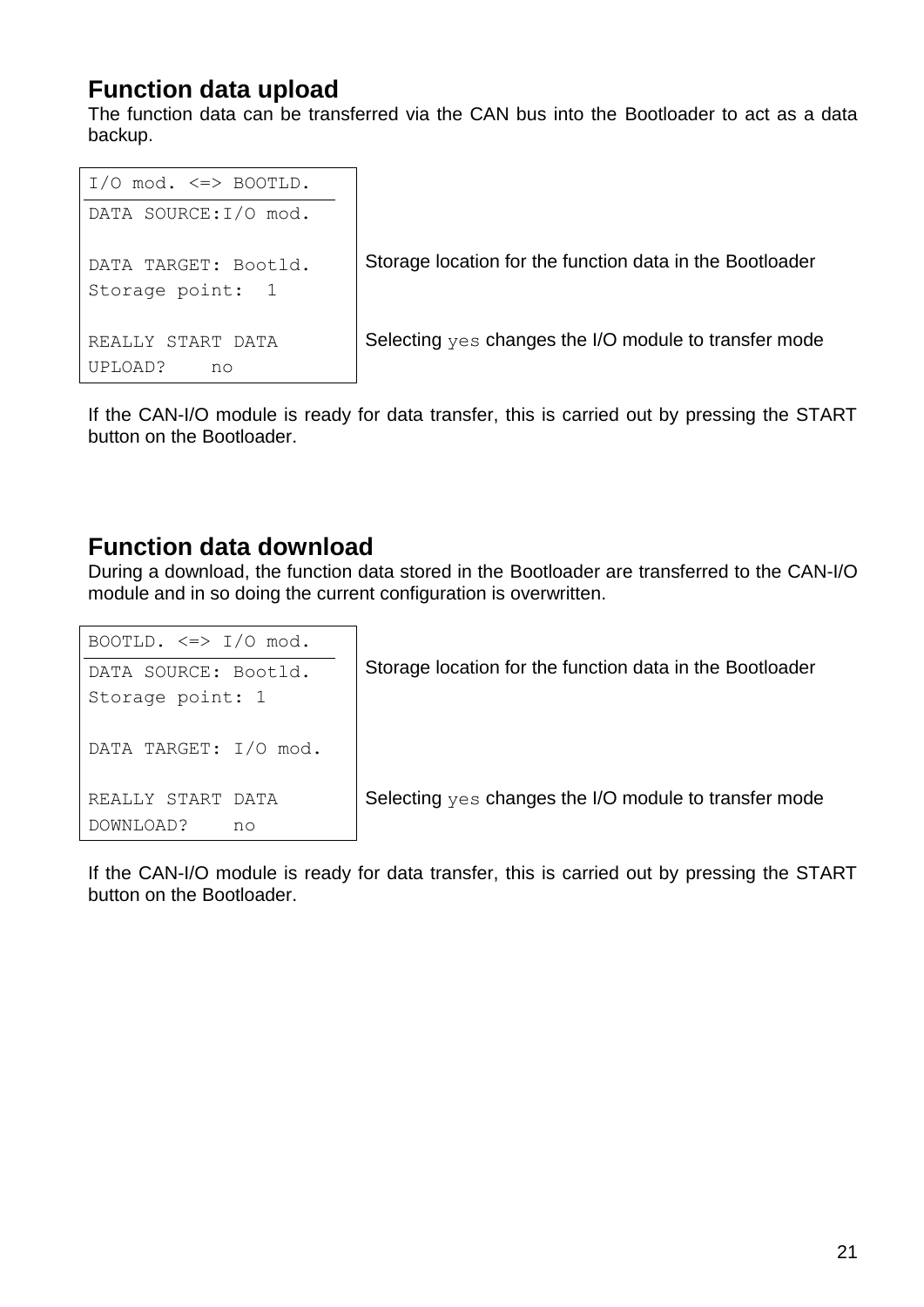## **Operating system download**

Through its flash technology, the device is able to replace its own operating system (device software) with a more current version (obtain from the download area under the address [http://www.ta.co.at\)](http://www.ta.co.at/) using the boot loader.

Importing a new operating system is only advisable, if it contains new, required functions. Updating the operating system always represents a risk (comparable with flashing the PC Bios) and requires an examination of all function data for compatibility problems, as these are to be expected due to new function components!

**WARNING:** CAN-I/O modules with an A1.xx operating system cannot be upgraded with an A2.xx version!

BOOTLD.  $\Rightarrow$  I/O mod. **REALLY START OPERAT**

**SYSTEM DOWNL. P** no  $\bigcup$  Selecting  $y \in S$  changes the I/O module to transfer mode

If the CAN-I/O module is ready for data transfer, this is carried out by pressing the START button on the Bootloader.

**WARNING:** As operating system transfer cannot be monitored, the version of the current operating system can be checked in the Version menu of the CAN-I/O module after the update.

# <span id="page-21-0"></span>Installing the device

Screw the casing tray to the wall using the supplied fastenings fitted through the two holes provided.

Create the network connection, as described in the chapter "Cable selection and network topology", then reinsert the cover in the casing tray.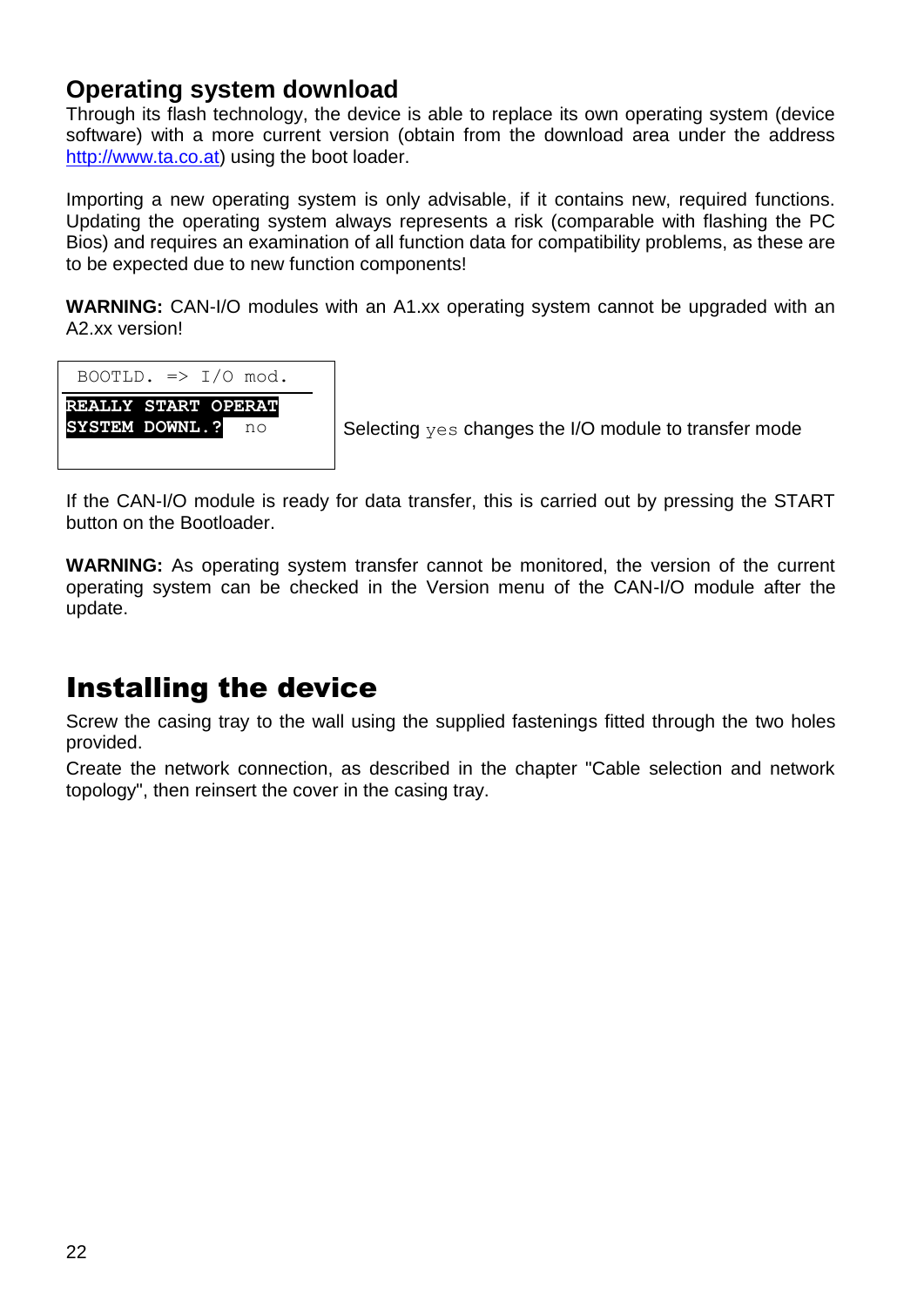# <span id="page-22-0"></span>Electrical Connection

This should only be carried out by a qualified electrician in accordance with the relevant local guidelines. The sensor lines must not be laid in the same cable as the supply voltage (standard, regulations). In a commonly used cable channel, appropriate shielding has to be provided.

**Notice:** The system has to be grounded properly to protect it from damage due to lightening. Sensor failures due to storms and static electricity are usually the result of improper grounding.

Cable channels for power and sensor lines may cause a disturbance in the sensor lines if they lie too close to each other over long stretches. If no fast signals (such as ultrafast sensors) are transmitted, these disturbances can be filtered out by averaging the sensor inputs. Nevertheless, a minimum distance of 10 cm is recommended between the cable channels.

**Caution:** Only work inside the console with the power cable disconnected. If you assemble the device with the power connected, the device may be damaged.

All sensors and pumps/valves must be connected as they are numbered in the design selected. For grade power, cross sections of 1 - 1.5² fine-strand are recommended except for the feed line. A cross-section of 0.75² is sufficient for the sensor lines.

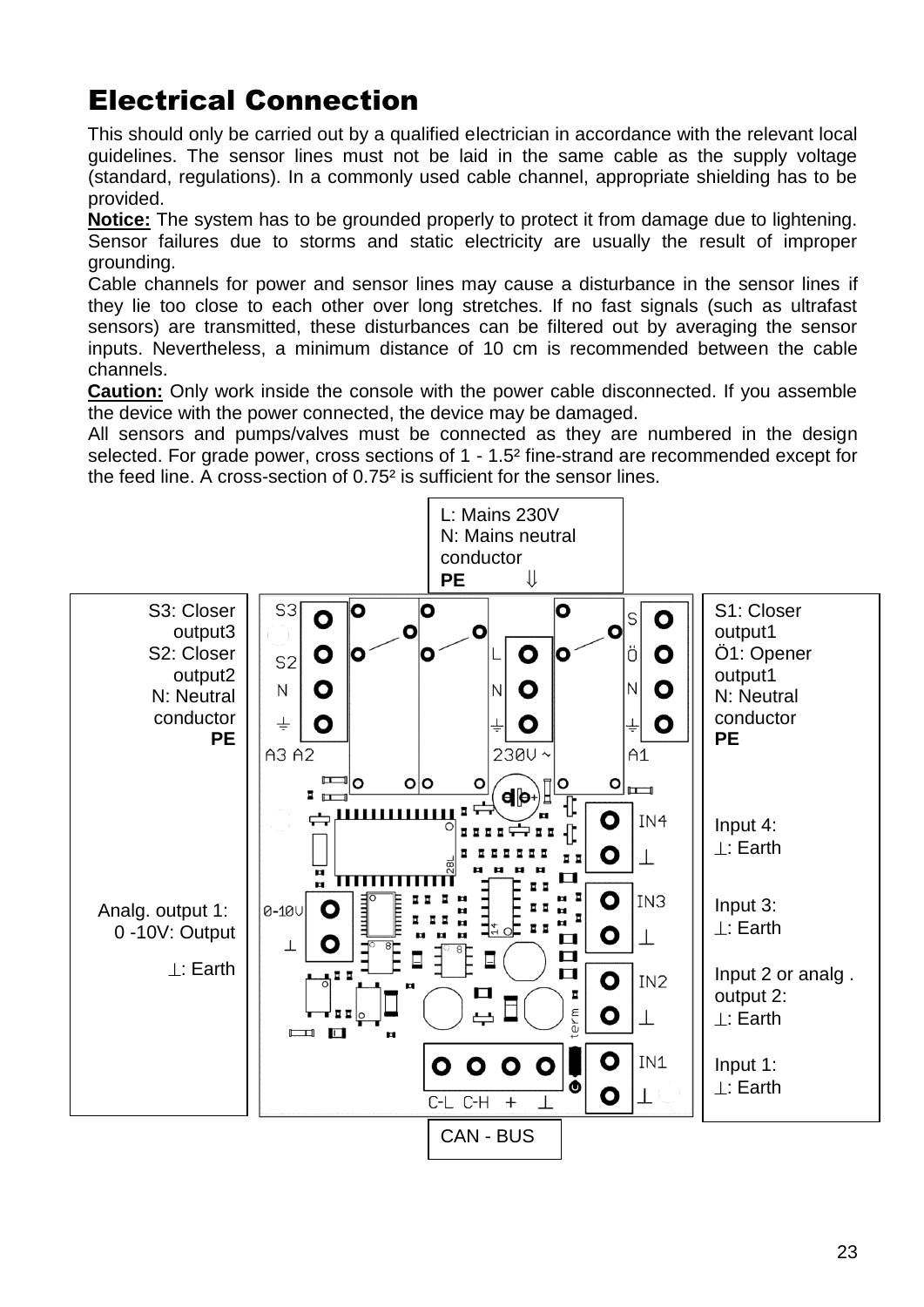## Wiring diagram of switching outputs:



# <span id="page-23-0"></span>Technical data

| All sensor inputs                            | Possible as digital input                                                                                                               |
|----------------------------------------------|-----------------------------------------------------------------------------------------------------------------------------------------|
| Sensor input 1, 2, 3                         | Additionally for standard sensors of the type PT1000 and KTY<br>$(2 k\Omega)$ , thermocouple, humidity, rain, radiation and room sensor |
| Sensor input 1, 2                            | Additionally for control voltage (0-10 V DC) e.g. for electronic<br>sensors                                                             |
| Sensor input 3, 4                            | Additionally as pulse input, e.g. for volume flow encoder                                                                               |
| Output 1                                     | Relay output, with opener and closer                                                                                                    |
| Output 2, 3                                  | Relay outputs, with closer                                                                                                              |
| Analogue output 1, 2                         | Analogue outputs 0-10V / 20mA or PWM (12V / 500Hz)                                                                                      |
| <b>CAN-Bus</b>                               | Data rate 50 KB/sec                                                                                                                     |
| Temperature<br>measurement                   | -50 to +199°C with a resolution of 0.1K                                                                                                 |
| Accuracy                                     | Typically 0.4, but max. $+$ -1 $^{\circ}$ C over the range 0 - 100 $^{\circ}$ C                                                         |
| Max. breaking<br>capacity                    | Relay outputs max. each 230/3A                                                                                                          |
| <b>Connection (for the</b><br>relay outputs) | Max. 230V, 50- 60Hz, (outputs and devices not fused)                                                                                    |
| Power consumption                            | Max. $4 W$                                                                                                                              |
| Permissible<br>ambient<br>temperature        | -20 $^{\circ}$ C to +50 $^{\circ}$ C                                                                                                    |
| Protection                                   | IP40                                                                                                                                    |
| <b>Dimensions</b>                            | $W/H/D = 127/76/46$ mm                                                                                                                  |
|                                              |                                                                                                                                         |

We reserve the right to make technical changes. © 2017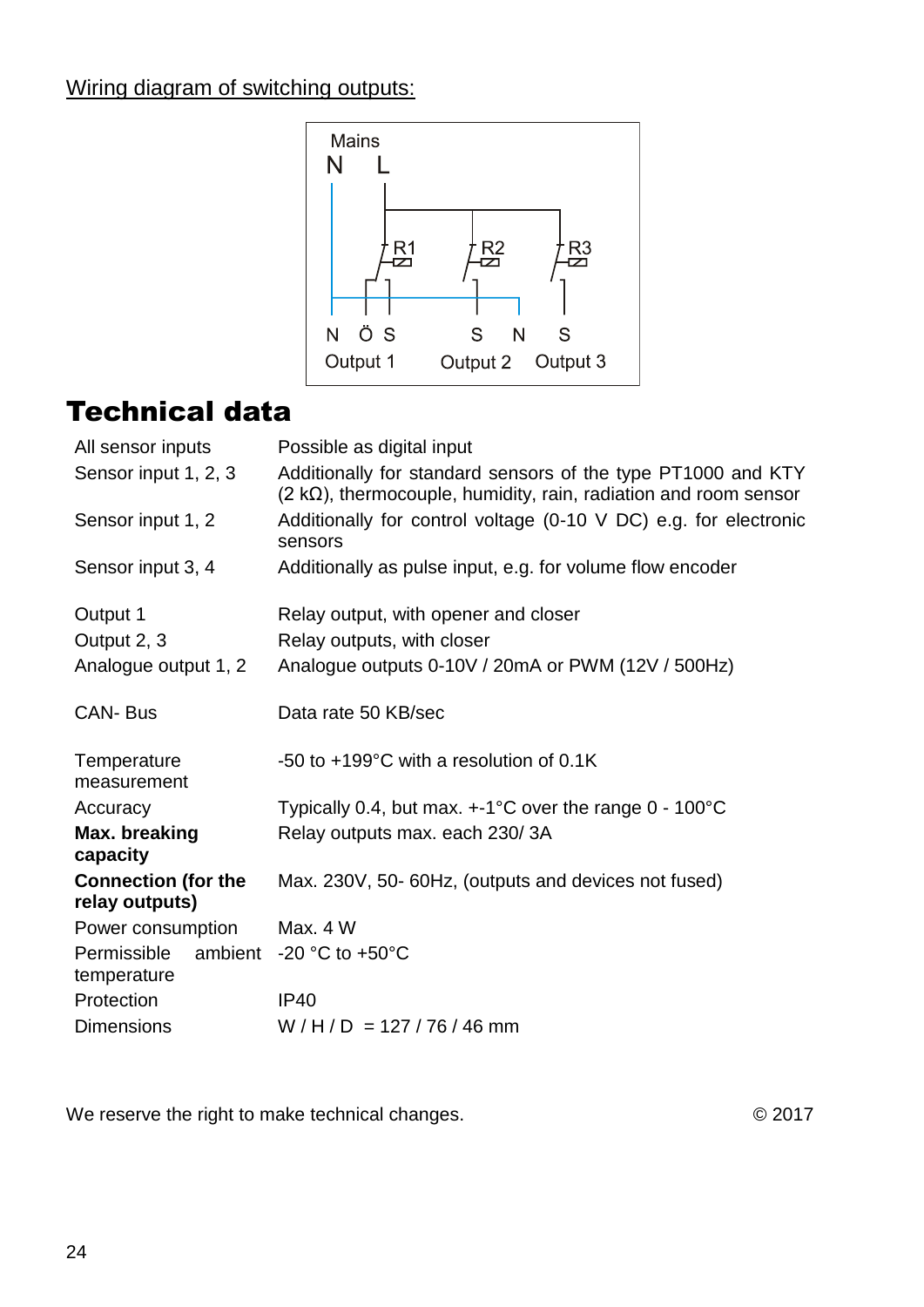# **EU Declaration of conformity**

| Document- Nr. / Date:                                                           | TA17013 / 02/02/2017                                                                                                                                      |  |
|---------------------------------------------------------------------------------|-----------------------------------------------------------------------------------------------------------------------------------------------------------|--|
| Company / Manufacturer:                                                         | Technische Alternative RT GmbH                                                                                                                            |  |
| Address:                                                                        | A-3872 Amaliendorf, Langestraße 124                                                                                                                       |  |
|                                                                                 | This declaration of conformity is issued under the sole responsibility of the manufacturer.                                                               |  |
| Product name:                                                                   | CAN-I/O35, CAN-I/O44                                                                                                                                      |  |
| Product brand:                                                                  | Technische Alternative RT GmbH                                                                                                                            |  |
| Product description:                                                            | CAN-I/O module                                                                                                                                            |  |
| The object of the declaration described above is in conformity with Directives: |                                                                                                                                                           |  |
| 2014/35/EU                                                                      | Low voltage standard                                                                                                                                      |  |
| 2014/30/EU                                                                      | Electromagnetic compatibility                                                                                                                             |  |
| 2011/65/EU                                                                      | RoHS Restriction of the use of certain hazardous substances                                                                                               |  |
| <b>Employed standards:</b>                                                      |                                                                                                                                                           |  |
| EN 60730-1: 2011                                                                | Automatic electrical controls for household and similar use -<br>Part 1: General requirements                                                             |  |
| EN 61000-6-3: 2007<br>$+A1:2011$<br>+ AC2012                                    | Electromagnetic compatibility (EMC) - Part 6-3: Generic standards -<br>Emission standard for residential, commercial and light-industrial<br>environments |  |
| EN 61000-6-2: 2005<br>$+$ AC2005                                                | Electromagnetic compatibility (EMC) - Part 6-2: Generic standards -<br>Immunity for industrial environments                                               |  |
| EN 50581: 2012                                                                  | Technical documentation for the assessment of electrical and electronic<br>products with respect to the restriction of hazardous substances               |  |
|                                                                                 | Position of CE - label: On packaging, manual and type label                                                                                               |  |

# $\epsilon$

Issuer: Technische Alternative RT GmbH A- 3872 Amaliendorf, Langestraße 124

#### *This declaration is submitted by*

Schneider Andracs

Dipl.-Ing. Andreas Schneider, General manager, 02/02/2017

This declaration certifies the agreement with the named standards, contains however no warranty of characteristics.

The security advices of included product documents are to be considered.